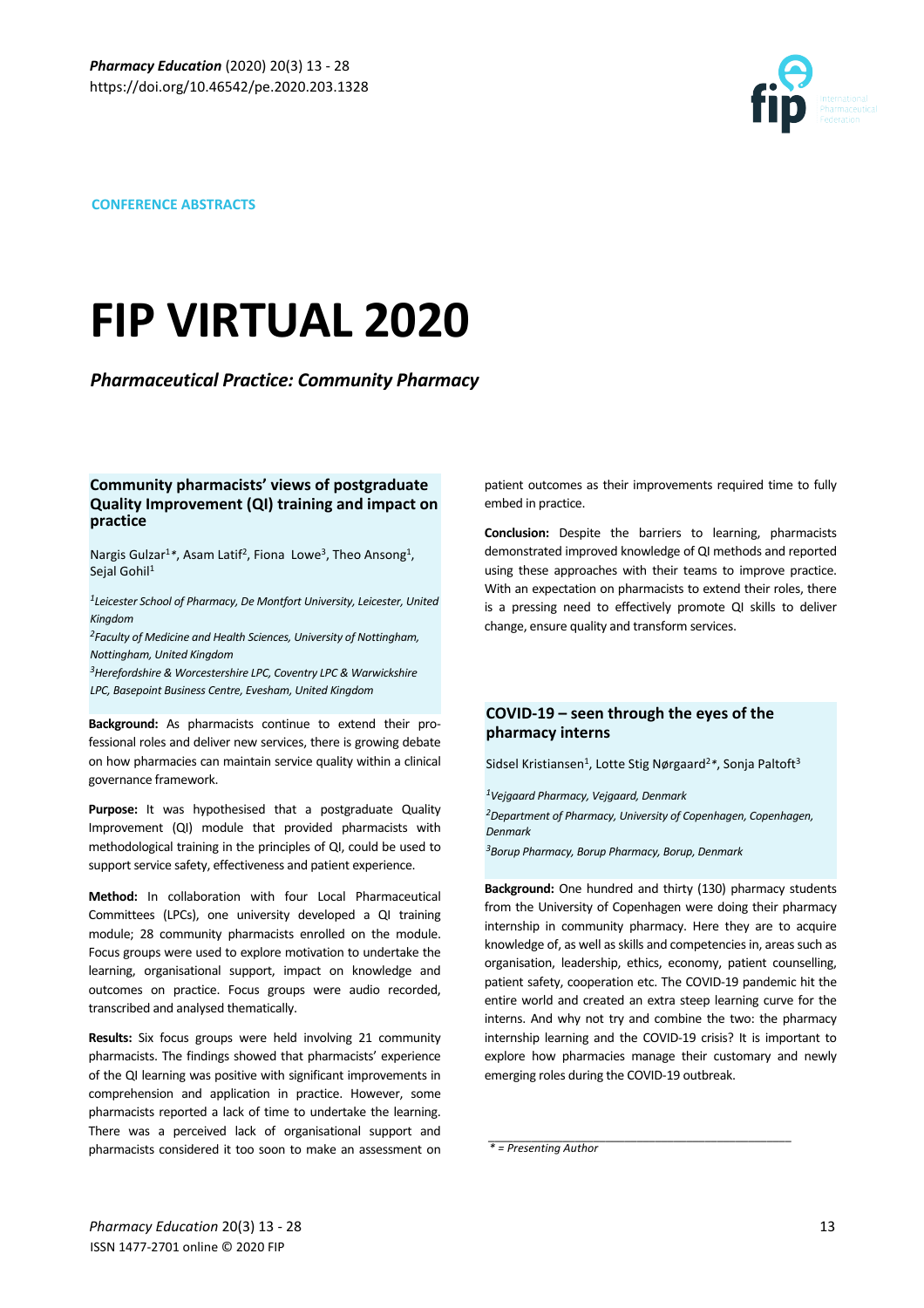**Purpose:** The purpose of the study is to reveal how the COVID-19 pandemic influences pharmacy organisation, leadership, ethics, economy, patient counselling, patient safety, and cooperation seen through the eyes of the pharmacy interns.

**Method:** A two-page long questionnaire on how COVID-19 influences the above mentioned areas was uploaded to the internship webpage, hopefully inspiring the interns, who were tasked with handing in a nine-page long report as part of their exam. A content analysis of the reports will be done.

**Results:** Since the interns hand in their reports by June 19 2020. no results are available yet. If all interns write about COVID-19 in their report, though, more than 1,000 pages on their COVID-19 experiences will exist. Answers with the most insightful learning potential for pharmacy practice globally will be presented and discussed. 

**Conclusion:** Having successfully carried out pharmacy internshipbased research for more than 20 years in Denmark, we are convinced that the study will reveal useful results.

**Conclusion:** The data confirm the results of the first wave as to the particularly positive feedback, from pharmacy customers, regarding the subject of pharmacists being authorised to administer vaccines. The uncertainties shown by the pharmacists on this subject can be solved thanks to specific training on injection techniques and the management of potential adverse events following immunisation, as implemented in countries in which vaccinating pharmacists are already a reality.

#### *References*

Anderson, C., & Thornley, T. (2016). Who uses pharmacy for flu vaccinations? Population profiling through a UK pharmacy chain. *International Journal of Clinical Pharmacy*, **38**, 218-222.<https://doi.org/10.1007/s11096-016-0255-z> 

FIP. (2016). An overview of current pharmacy impact on immunization. An overview of current pharmacy impact on immunisation: A global report. FIP. The Hague, The Netherlands. Available at: [https://www.fip.org/www/](https://www.fip.org/www/streamfile.php?filename=fip/publications/FIP_report_on_Immunisation.pdf) [streamfile.php?filename=fip/publications/FIP\\_report\\_on\\_Immunisation.pdf](https://www.fip.org/www/streamfile.php?filename=fip/publications/FIP_report_on_Immunisation.pdf)

Ravetto Enri, L., Baratta, F., Pignata, I., & Brusa, P. (2019) How to promote vaccinations: a pilot study in the North-West of Italy. *Human Vaccines & Immunotherapeutics*, **15**(5), 1075-1079. [https://doi.org/10.1080/21645515.](https://doi.org/10.1080/21645515.2019.1581540)  [2019.1581540](https://doi.org/10.1080/21645515.2019.1581540)

#### **Vaccinating pharmacist in Italy: Why still a taboo?**

Lorenzo Ravetto Enri<sup>1</sup>\*, Rosina Musolino<sup>1</sup>, Irene Pignata<sup>1</sup>, Francesca Baratta<sup>1</sup>, Massimo Mana<sup>2</sup>, Paola Brusa<sup>1</sup>

<sup>1</sup>Department of Drug Science and Technology, University of Turin, Italy *2Ferfarma Piemonte, Turin, Italy*

**Background:** The administration of vaccines by pharmacists is a reality in a number of countries. This provision leads to an increase in the immunisation rate and a notable gain in consensus amongst the population. In Italy, this service has not yet been started.

**Purpose:** To evaluate the opinion of pharmacists and pharmacy customers regarding vaccines, and the proposal to authorise Italian pharmacists to administer vaccines. Based on data from a first-wave investigation that was carried out in a rural area, we have extended the study to a metropolitan area.

**Method:** Data were gathered from direct interviews by means of questionnaires in ten pharmacies located in Turin (Italy).

**Results:** Eight hundred (800) pharmacy customers were interviewed and 79% of them were found to be in favour of the introduction vaccinating pharmacist. Moreover, 76% affirmed that vaccines are safe and effective. The questionnaires of 111 pharmacists were also collected. Only half of the interviewed pharmacists were in favour of being authorised to administer vaccines. Many were concerned about the management of potential adverse reactions following immunisation. About 90% of the pharmacists were in favour of vaccines.

# **Virtual integration of the Shared Pharmaceutical Record with medicines related e-health services in Belgium**

Lieven Zwaenepoel<sup>1</sup>\*, Marc Buckens<sup>2</sup>, Charles Ronlez<sup>1</sup>

*1Executive Committee, Association of Pharmacists in Belgium, Belgium 2Flux, APB (Association of Pharmacists in Belgium), Belgium*

**Background:** E-health services, such as electronic prescriptions, the Shared Pharmaceutical Record (SPR), digital medication plans, and reimbursement procedures have been implemented progressively in Belgium. Uniform standards were developed and introduced in collaboration with authorities, service providers and software vendors.

Purpose: Integration of medicine related e-health services allows sharing and re-use of data, once-only data entry and interdisciplinary collaboration through common tools. It supports the family pharmacist's function in patients' medication management.

**Method:** A national e-health action plan was launched in 2012 creating common objectives, overarching governance and coordination among e-health projects in Belgium. Those regarding medication were brought together in a Virtual Integrated Drug Information System (VIDIS) (Project Team VIDIS, 2020). Community pharmacists participated since they provide e-health services for sharing dispensing and medication plans through FarmaFlux (Farmaflux, 2020).

**Results:** In 2012 MyCareNet, a e-health service providing reimbursement information became mandatory in pharmacy. In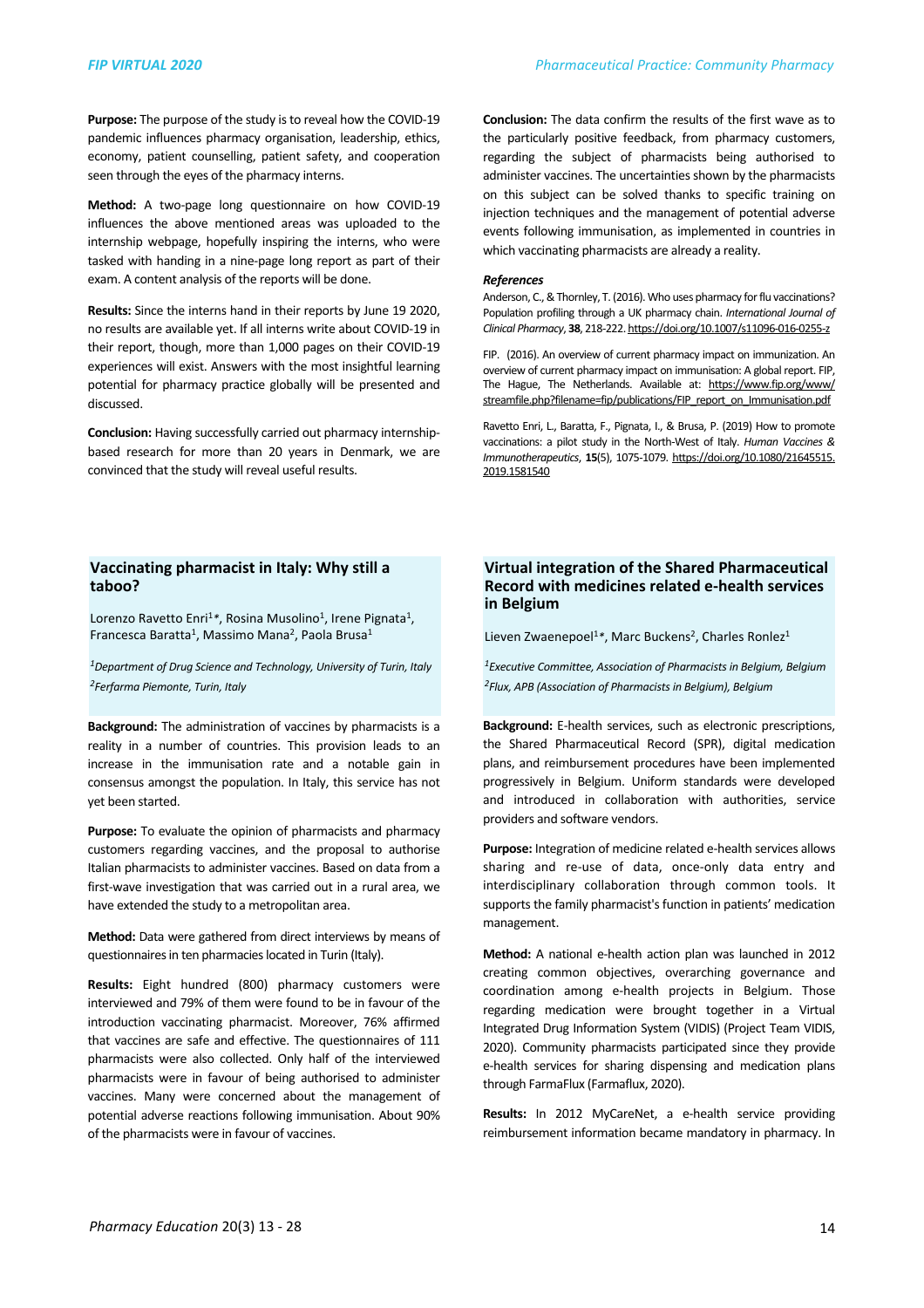2017 the family pharmacist service was launched: 835,000 patients have applied since. In 2019 electronic prescribing became mandatory and the roll out of the SPR was almost complete: 99.9% of registered pharmacies were connected. In 2020 sharing digital medication plans will be developed by FarmaFlux and the VIDIS web application will be released.

**Conclusion:** Common standards and procedures amplify virtual integration of medicines related e-health services into a comprehensive web application, allowing access for citizens and interdisciplinary collaboration, thus anchoring the family pharmacist in patients' medication management.

#### *References*

Farmaflux. (2020). Available at: [www.farmaflux.be](http://www.farmaflux.be)

Project Team VIDIS (2020). Project VIDIS: Sharing research on medications using electronic mediums. Available at: [https://www.inami.fgov.be/fr/](https://www.inami.fgov.be/fr/themes/qualite-soins/e-sante/Pages/projet-vidis.aspx) [themes/qualite-soins/e-sante/Pages/projet-vidis.aspx](https://www.inami.fgov.be/fr/themes/qualite-soins/e-sante/Pages/projet-vidis.aspx)

# A pharmacist's view of the impact/management of medicines shortages in the pharmaceutical **supply chain (Spain)**

Vineesha Reddy Jetty<sup>1</sup>\*, Liz Breen<sup>1</sup>, Jaime Acosta Gómez<sup>2</sup>

<sup>1</sup> School of Pharmacy and Medical Sciences, University of Bradford, *Bradford, United Kingdom 2Farmacia Acosta, Madrid, Spain*

**Background:** Access to medicines, or lack of it, is a global phenomenon which is an increasing problem for healthcare professionals. Patient health and wellbeing can be adversely affected by this issue and it adds to pharmacist workload and stress levels.

**Purpose:** To analyse the impact of medicines shortages (MedS) on the pharmaceutical supply chain (PSC) as reported by pharmacists in Spain and to examine current management strategies.

**Method:** An e-questionnaire was piloted and completed by 271 pharmacists. The questionnaire was deployed in August 2019 and circulated via social media networks. Ethical approval was obtained from the University of Bradford Ethics Committee.

Results: Seventy-five percent (75%) of respondents were community pharmacists, 85% of which said that medicines shortages occurred daily. Medicines unavailability caused delays in patient care, inability to provide treatments and alternative medicines to be sourced. MedS caused extra work (1-2 hours/ day as reported by 63%) and 79% confirmed that they had suffered adverse financial repercussions. A large proportion of respondents (85%), were aware of the national reporting system for medicines shortages but felt that it did not work effectively. Approximately 60% said that they were unaware of key policies guiding this activity and advocated greater stakeholder communication.

**Conclusion:** Surveyed pharmacists demonstrate great resilience, determination and adaptability in managing the impact of medicines shortages. They do this to better serve their patients. Further exploration needs to be undertaken to identify and share good practice in medicines shortages management strategies and to provide additional support and guidance.

#### *References*

Bochenek, T., Abilova, V., Alkan, A., Asanin, B., de Miguel Beriain, I., Besovic, Z., Vella Bonanno, P., Bucsics, A., Davidescu, M. and De Weerdt, E. (2018). Systemic measures and legislative and organizational frameworks aimed at preventing or mitigating drug shortages in European and Western Asian countries. Frontiers in Pharmacology 8, 942. https://doi.org/10.3389/fphar. [2017.00942](https://doi.org/10.3389/fphar.2017.00942)

Vanegas, E.P., Acosta, A., Rovira, J., Godman, B., & Bochenek, T. (2019). Medicines shortages: Gaps between countries and global perspectives. *Frontiers in Pharmacology*, **10**, 763. [https://doi.org/10.3389/fphar.](https://dx.doi.org/10.3389%2Ffphar.2019.00763) [2019.00763](https://dx.doi.org/10.3389%2Ffphar.2019.00763)

#### **Pharmacy Space**

Ziad Ahmed Amin Mousa, Ebrahim Mohamed Gad Zyada*\**, Mohamed Akram Salah Youness, Ahmed Adel Eid Elsayed, Mohamed Essam-eldin Elzayat

Community Pharmacy, Misr University for Science and Technology, *Egypt*

**Background:** Pharmacists in Egypt and developing countries suffer from difficulties in communication, the lack of opportunities to develop their skills, the lack of opportunities for interaction and expression of opinions, and few provided opportunities to work and continue in education.

Purpose: Facilitate communication between pharmacists by creating a social networking site for pharmacists.

Method: 'Pharmacy Space' is a network that connects specifically pharmacy professionals; it has many features including chatting, presenting topics for discussion, showing the latest news in the field of pharmacy from reliable sources, it offers online courses and job opportunities. A prototype of the site was made and tested on a group consisting of more than 100 pharmacists from five different regions in Egypt, to test the effectiveness of the website.

**Results:** The website proved to be very effective in improving communication between pharmacists and providing some opportunities for courses or jobs, and some effective discussions were held on the current pharmacy situation in Egypt and ways to develop it.

**Conclusion:** 'Pharmacy Space' is an effective way to reduce the distance between pharmacists in developing countries for one goal, which is to develop pharmacists themselves and the pharmacy profession as a whole.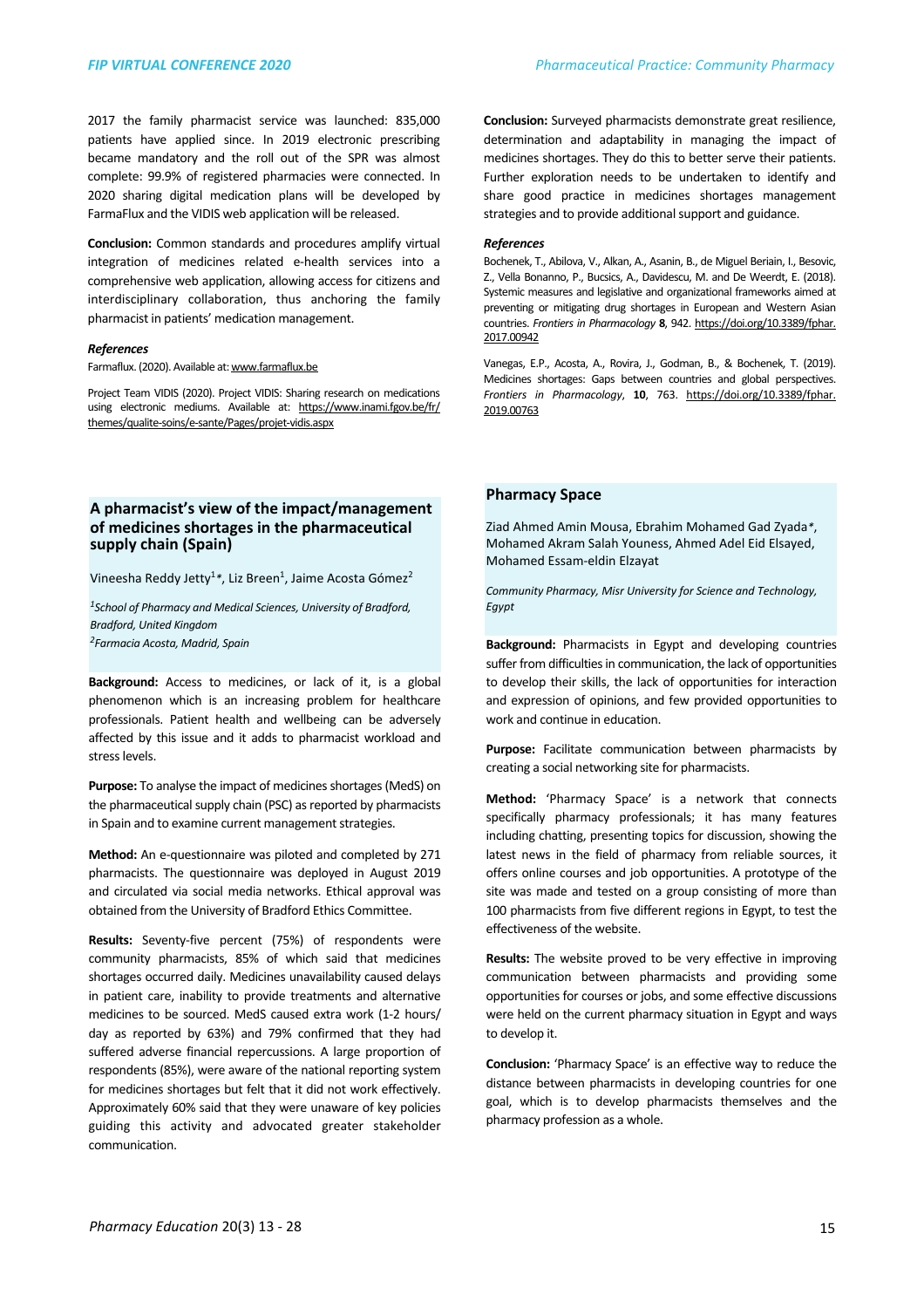#### **FIT** - the right training at the right dose

Isabel Jacinto<sup>1</sup>\*, Rita Santos<sup>2</sup>, João Martinho<sup>1</sup>, Paulo Silva<sup>1</sup>, Patrícia Dolores<sup>1</sup>, Humberto Martins<sup>3</sup>, Duarte Santos<sup>4</sup>

<sup>1</sup>Post-Graduate School in Health and Management, National *Association of Pharmacies, Lisbon, Portugal*

*2(No affiliation)*

*3Infosaúde, Portugal*

<sup>4</sup>ANF Board, National Association of Pharmacies, Lisbon, Portugal

**Background:** The FIT Programme is a new concept of professional training for community pharmacy teams with both e-learning and face-to-face training components. It was launched in September 2018 by the National Association of Pharmacies (ANFs) Post-Graduate School in Health and Management. FIT is based on three pillars: mentoring of participants, training content is tailored to the pharmacy's reality, and an assessment. FIT helps to up-skill the pharmacy teams in four knowledge areas: Technical and Scientific, Operational Efficiency, Soft Skills, and Technological.

Purpose: Describe the implementation and quantitative and qualitative results of the new pharmacy training model - FIT from October 2018 to October 2019.

Method: FIT was launched on the 18th October 2018. FIT continued in 2019 featuring decentralised sessions. The programme data were collected and analysed with Microsoft Office tools - Power BI that aggregates the data from the participants and pharmacy management platforms - Humantrain and Percepium e-learning platform, and reporting results from it.

**Results:** In the first year 49% of Portuguese pharmacies and 7,300 participants were enrolled (3,635 participants were involved in face-to-face training sessions and 3,400 participants completed the programme). Satisfaction surveys showed that 97% of the participants were 'very satisfied' or 'satisfied' regarding the relevance to professional activity.

**Conclusion:** Fifty percent (50%) of Portuguese pharmacies have joined FIT, suggesting that it met their expectations and needs. Being able to 'do it' is much more than just knowing how to 'do it'. FIT goal has enhanced these two concepts, allowing a professional qualification closer to the challenges of the pharmacy and the health sector.

## **Operação Luz Verde: A new light for patients during COVID-19 pandemic**

Maria Inês Conceição<sup>1</sup>,<sup>2</sup>, Anabela Silva<sup>2,3</sup>, Rute Horta<sup>1</sup>\*, Manuel Talhinhas<sup>4</sup>, Humberto Martins<sup>5</sup>, Carla Torre<sup>2.6</sup>, Paulo Duarte<sup>7</sup>

<sup>1</sup> Centre for Medicines Information and Health Interventions (CEDIME), *Infosaúde, Portugal* <sup>2</sup> Pharmacist Specialised Support Line (LAF), Portuguese Pharmaceutical *Society, Portugal*

*3Project Management Office, Infosaúde, Portugal*

*4Full-Service Pharmaceutical Distributors Association (ADIFA), Portugal 5Infosaúde, Portugal*

*6Portuguese Pharmaceutical Society, Portugal*

*7National Association of Pharmacies (ANF), Portugal*

**Background:** During coronavirus disease (COVID-19) pandemic, avoiding hospital visits only to obtain medication was crucial to protect patients and to ensure hospital responsiveness. Portuguese pharmacies have national coverage.

**Purpose:** To establish a nationwide response that allows patients to receive their specialty medicines (SM) in a community pharmacy of their convenience or at home, ensuring treatment continuity and avoiding unnecessary travelling to and from a hospital.

**Method:** Community pharmacies, hospitals and pharmaceutical wholesalers collaborated in a structured, multidisciplinary operation, involving healthcare professionals and pharmaceutical stakeholders, endorsed by Pharmaceutical and Medical Societies: Operação Luz Verde (OLV). Hospitals, patient associations, community pharmacies and patients themselves can ask for the dispensing of SM at a community pharmacy. Requests are received by a pharmacist specialised support line (LAF), which ensures communication between all stakeholders. Hospital pharmacists prepare the medicines and wholesalers provide transportation to ensure good practice. Community pharmacists scheduled for medicines to be dispensed with patients, ensuring electronic records and reports of eventual problems were sent to the hospital. OLV is free of charge for patients and hospitals, at least until the end of May 2020.

**Results:** From the 23rd March until the 15th May 15, 12,229 patient requests were approved by a total of 33 hospitals; 2,189 participating pharmacies and 20 patient associations endorsed the initiative. Final results will be presented at a later date.

**Conclusion:** Community pharmacies may have an important role in the dispensing of SM. OLV may improve access to these medicines and reinforce potential for reducing inequities.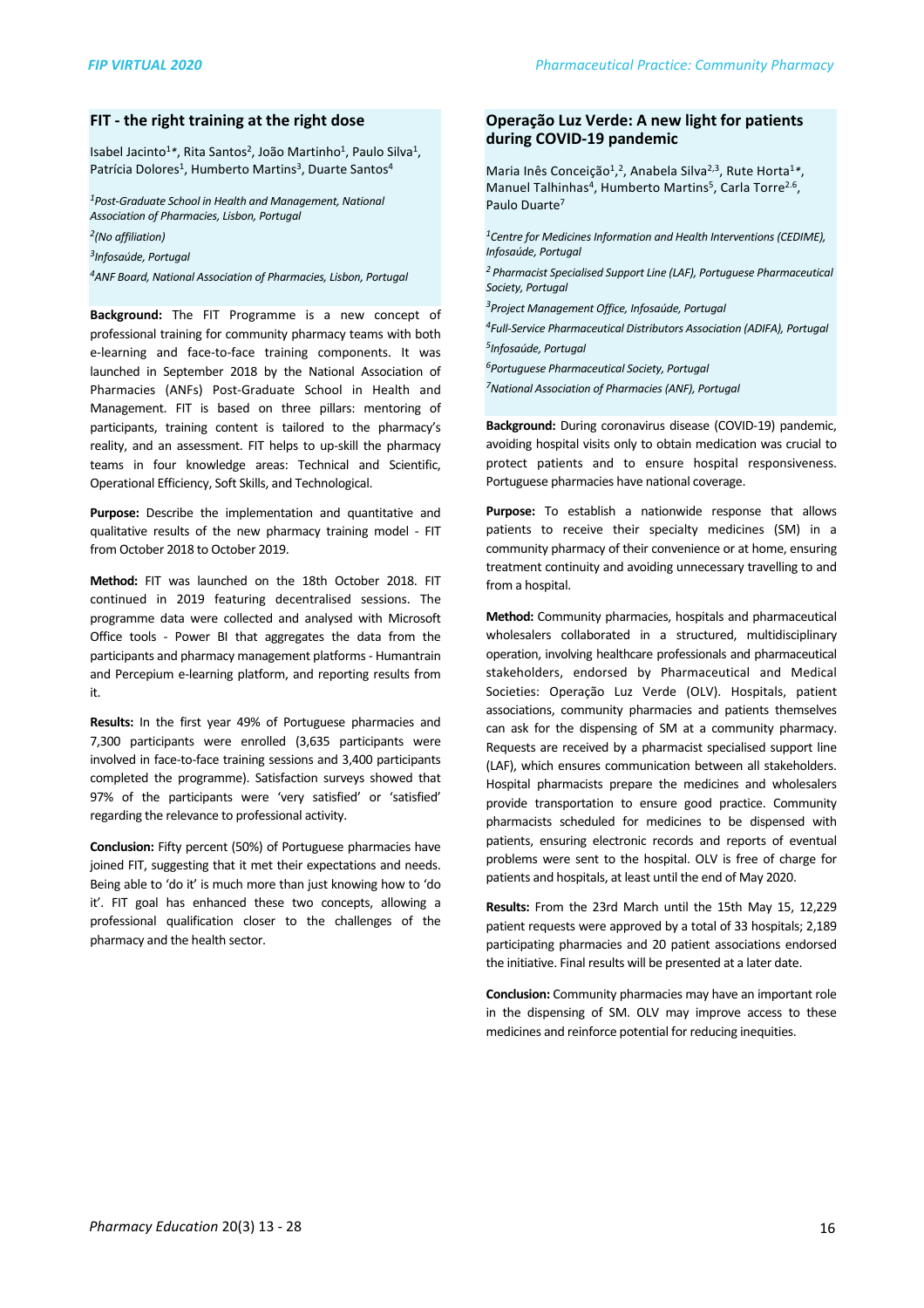# **Characterisation of cardiovascular risk patients: A useful professional service in community pharmacy**

María José De La Matta Martín<sup>1</sup>\*, Pilar Buenavida Jurado<sup>2</sup>, María José Martín Calero<sup>3</sup>, Ana Isabel Nieto Masa<sup>4</sup>, Rocío De la Puerta Vázquez<sup>3</sup>

*1Community Pharmacy, Seville, Spain 2Community Pharmacy, Badajoz, Spain 3Department of Pharmacology, University of Seville, Spain*

*4Community Pharmacy, Espartinas, Seville, Spain*

**Background:** Currently, different professional services are being incorporated into community pharmacies in order to optimise the personalised management of patients. The characterisation and monitoring of patients with cardiovascular risk (CVR) is one of them.

**Purpose:** To determine the characteristics of patients with CVR in the community pharmacy in order to detect their health needs, and from there, to establish the most appropriate and effective intervention guidelines.

**Method:** A validated questionnaire was used to facilitate the storage and processing of data from patients with CVR from four community pharmacies, two in Seville and two in Badajoz (Spain), which were recorded through personal interviews. An observational and cross-sectional descriptive study was conducted between January 2016 up until July 2017.

**Results:** A sample of 100 patients was evaluated, 51% were men. older (61.5  $\pm$  10.1 years) with a low educational level (53.1%) and most of whom living accompanied (88.0%). The 74.5% were primary prevention patients with a moderate level of CVR  $(2.51\pm1.89)$ . Hypertension  $(83.7%)$ , dyslipidemia  $(64.4%)$ , diabetes type-II  $(38.8%)$  and obesity  $(52.0%)$  were the most prevalent factors of CVR. Nearly half of the patients (48.5%) engaged in regular physical exercise and 23.5% were smokers. The most commonly used drugs were lipid modifiers (59.4%), oral antidiabetics (37.5%), antithrombotics (32.2%), followed by beta-blockers (28.1%).

**Conclusion:** The characterisation of patients with CVR through structured and agreed questionnaires can help the pharmacists to provide a professional service adapted to their needs and to develop more effective prevention programmes.

# Three-dimensional printing: A new approach for **the manufacture of individualised medicines**

Sara Figueiredo<sup>1</sup>\*, Paulo Duarte<sup>2</sup>, Ana Brízio<sup>3</sup>, Fátima Carvalho<sup>3</sup>, João Pinto<sup>1</sup>, Ana Isabel Fernandes<sup>4</sup>

*1Faculdade de Farmácia da Universidade de Lisboa, Portugal 2Associação Nacional das Farmácias, Portugal 3Infosaúde - LEF, Portugal 4Instituto Universitário Egas Moniz, Portugal*

**Background:** Three-dimensional printing (3DP) has been recently identified as an opportunity to make a significant technological leap over traditional pharmaceutical manufacturing processes, especially regarding individualisation of medicines.

**Purpose:** This work aims to envision the future of the design and manufacture of 3DP individualised medicines.

**Method:** A SWOT analysis is performed considering the state of the art in multiple perspectives.

#### **Results:**

Strengths - Design and development of individualised medicines with flexible and precise doses for specific patient groups (e.g. paediatrics/geriatrics) or patients with specific conditions or diseases (e.g. kidney/hepatic damage; chronic diseases); Manufacture of medicines closer to patients; Advantages when compared to traditional industrial manufacture (e.g. scale up not required): Promotion of pharmacists on prescription evaluation and patient counselling.

Weaknesses - Requirement of trained personnel and qualified technical resources; Initial investment of equipment and software in compounding pharmacies; Running costs may increase; Daily professional practice must change.

Opportunities - 3DP re-centres compounding pharmacy; Better articulation between manufacture and pharmaceutical advice; Higher involvement of patients and patients' associations in medicines' usage; Larger benefits in compliance and health literacy.

Threats - Physicians and pharmacists must change daily practice because medicines are designed, manufactured and prescribed for patients in a tailored way; Stakeholders connected to medicines may resist to changes.

**Conclusion:** In sum, emergent 3DP can potentially contribute to better, patient driven medicines reinforcing the pharmacist role as a healthcare provider.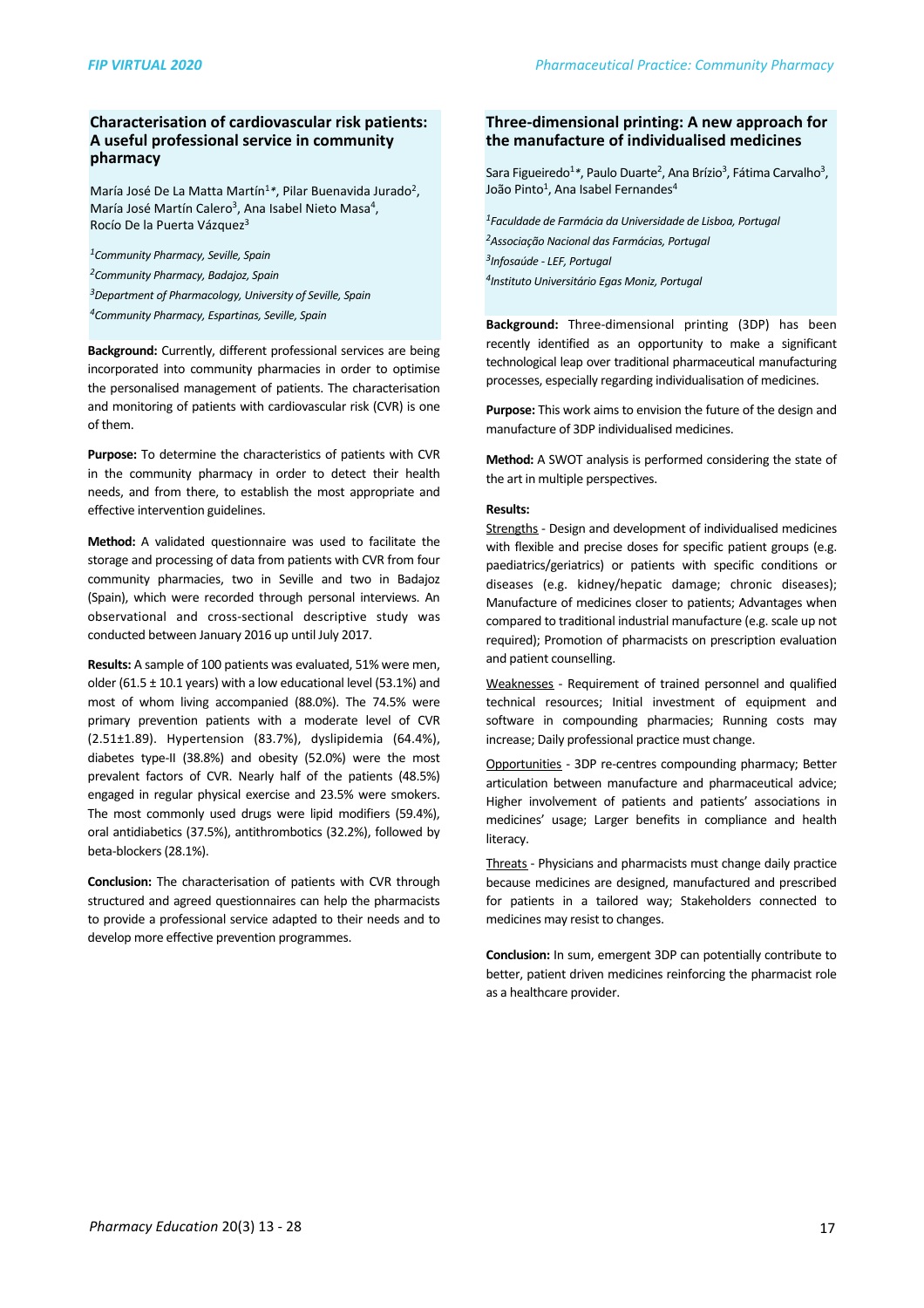#### Attitudes of Estonian public towards pharmacy**based flu vaccination**

Kaie Eha<sup>1</sup>\*, Lilian Ruuben<sup>1</sup>, Kadi Lubi<sup>2</sup>

*1Medical Technology Education Centre, Curriculum of Assistant Pharmacist, Estonia* <sup>2</sup>Medical Education Centre, Tallinn Health Care College, Tallinn, Estonia

**Background:** In 2017 Estonia had one of the lowest vaccination rates in Europe for seasonal influenza. Previous studies have shown reluctance towards influenza vaccinations as the vaccine is considered to be ineffective and influenza is regarded as a well-tolerated disease, therefore vaccination is seen as redundant.

**Purpose:** To determine the attitudes of the Estonian public towards pharmacy-based vaccination and pharmacies as a place to administer vaccines and pharmacists as vaccinators.

**Method:** A survey was conducted among people who were vaccinated at pharmacies during 2018 and 2019 within the pharmacy-based vaccination programme. The anonymous questionnaire consisted of 25 questions; 850 persons participated. Descriptive statistics with Microsoft Excel were performed for data analysis.

**Results:** Most of the participants presented to the pharmacy with the aim to get vaccinated and about half had never been vaccinated against influenza. Almost half of the respondents regarded visiting their general practitioner as difficult during working hours and over 95% would use the pharmacy-based vaccination programme again. Almost 90% would accept pharmacists as vaccinators and 97% consider pharmacy a suitable environment for vaccination. During the 2018 pharmacy-based influenza vaccination campaign in 15 pharmacies, about 10% and during the 2019 campaign in 23 pharmacies, about 11% of all influenza vaccines were administered. Vaccination rates have increased from 4% in 2017 to 7% in 2018 and 9% in 2019.

**Conclusion:** Positive attitudes followed by an increase in numbers of vaccinated people shows the large potential that pharmacies have to reach the members of community who would otherwise be left aside.

#### **Effects of poor prescription handwriting on patients' health: Experiences of community pharmacists in Nigeria**

Elijah Fatoye<sup>1</sup>\*, Chioma Ozuluoha<sup>2</sup>, Greatman Owhor<sup>3</sup>

<sup>1</sup> Pharmacy Department, National Orthopedic Hospital, Igbobi Lagos, *Nigeria*

*2Pharmacy Department, Faculty of Pharmacy, University of Uyo, Nigeria* <sup>3</sup>Pharmacy Department, Faculty of Pharmacy, University of Port *Harcourt, Nigeria*

**Background:** Therapeutic problems have been linked to, among other things, illegible prescriptions. These result in misinterpretation of prescription orders and consequent medical implications.

**Purpose:** To assess the effects of poor prescription handwriting on patients' health and possible solutions.

**Method:** A purposive sample of 104 community pharmacists participated in the study. A well-structured self-administered questionnaire of 14 questions was developed using Google Forms and was administered through various social media platforms by the investigators to community pharmacists in the Lagos metropolis. Descriptive statistics were carried out using Statistical Package for Social Sciences (SPSS) version 25. Data access was managed and restricted to only the investigators.

**Results:** About 62.5% of the respondents strongly agree that the clarity of a written prescription can affect patients' health. Also, 93% of respondents indicated that poor prescription handwriting has led to a delay in pharmaceutical services. Some indicated that it has caused wrong dispensing (74%), poor health outcomes (62.5%), disagreement with the prescriber (49%), and situations such as confidence loss, death, adverse drug reactions and claims of incompetence (11.5%). Suggested solutions for the problem of illegible prescriptions include; improved handwriting (33.7%), typed (E-) prescriptions (28.8%) and educating prescribers (15.4%).

**Conclusion:** The study shows that illegible prescriptions can negatively affect a patients' health. There is a need to adopt legible writing, electronic prescriptions and educating prescribers to ensure patient safety.

#### *References*

Aronson, J.K. (2004). Medication errors resulting from the confusion of drug names. *Expert Opinion on Drug Safety*, 3(3), 167-172. https://doi.org/ 10.1517/14740338.3.3.167

Bruner A., & Kasdan, M.L. (2001). Handwriting errors: harmful, wasteful and preventable. Journal of the Kentucky Medical Association, 99(5), 189-92

Donald M.B., & David E.W. (1996). The truth about doctors' handwriting: a prospective study. *British Medical Journal*, **313**, 1657-8. [https://doi.org/](https://doi.org/10.1136/bmj.313.7072.1657) [10.1136/bmj.313.7072.1657](https://doi.org/10.1136/bmj.313.7072.1657)

Miyata, S., & Fujioka, H. (2010). Design of Cursive Handwriting Characters Using Esthetic Evaluation. *International Conference on Control, Automation and Systems* 2010, 1887-1890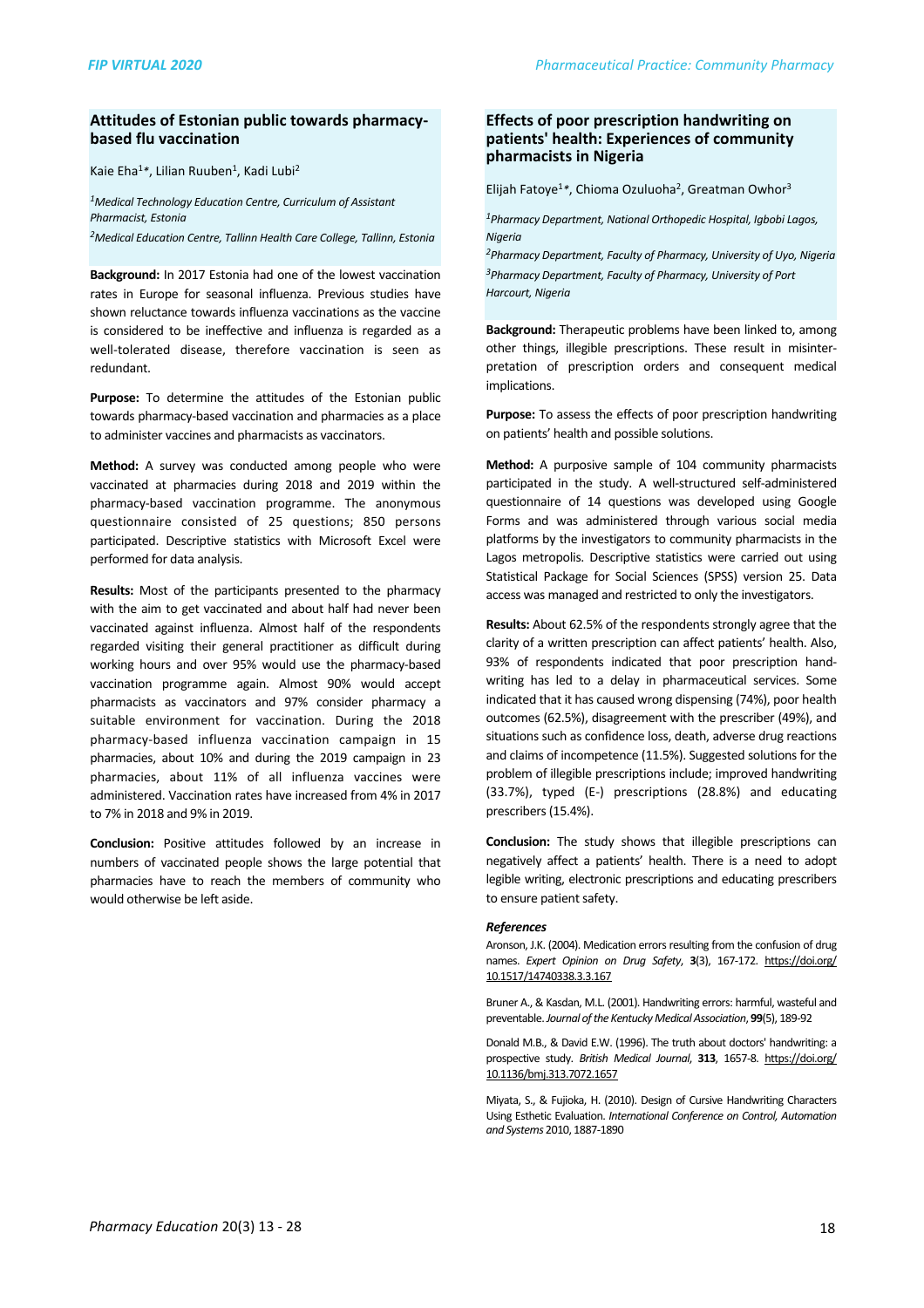#### **SFVETI Project – Training patients at community** pharmacies improves their inhalation technique

Regina Grilo<sup>1</sup>\*, Vânia Serra<sup>1</sup>, Alexandra Pereira<sup>1</sup>, Cátia Caneiras<sup>2</sup>

*1Pharmaceutical Services, Grupo maisfarmácia, Portugal 2Instituto de Saúde Ambiental (ISAMB), Faculdade de Medicina da Universidade de Lisboa (FMUL), Lisbon, Portugal*

**Background:** Inhalers are the cornerstone treatment for Asthma and Chronic Obstructive Pulmonary Disease (COPD), being a crucial tool for the successful management of the disease.

**Purpose:** To evaluate the impact of Pharmaceutical Service of Verification and Instruction of Inhalation Technique (SFVETI), a pharmaceutical service to test patients' inhalation techniques performed in community pharmacies.

**Method:** The results from a prospective study which took place in 15 community pharmacies in Portugal over the period of one year (November 2018 until November 2019) included patients who already used inhalers and patients who were new to using an inhaler. The service consisted of a pharmacist-led educational method, based on watching demonstration videos on correct inhalation technique and evaluation of patient's performance. Additional explanation was also given in case of errors detected. Data from the intervention were registered.

**Results:** A total of 175 patients (64% were more than 60 years old), 63% (111/175) female gender, were included. The predominant diagnostic was chronic respiratory diseases (n=90, 52%), specifically asthma (n=45, 26%) and COPD (n=45, 26%). Fifteen percent ( $n=26$ ) of the patients had prescription for two or more inhalers. Under the SFVETI protocol we evaluated a total of 211 inhalation techniques, of which 59 (59/211, 28%) were performed with some errors by patients. After the pharmaceutical explanations, 51 of the patients (51/59, 86%) correctly repeated the inhalation technique.

**Conclusion:** Pharmaceutical services like SFVETI have a preponderant impact, improving patients' knowledge about the use of medicines like inhalers, which has a big therapy efficiency gains, resulting in better symptom control of respiratory diseases. 

# **The project evaluation of implementing public** anti-drug and protecting public health

Yung-Jun Hung<sup>1</sup>, Kuang-Yu Chou<sup>1</sup>\*, Yi-Ping Hsiang<sup>1</sup>, Ting-Ting Chang2

*1Pharmacy, E-Da Hospital, Kaohsiung, China Taiwan 2Psychiatry, E-Da Hospital, Kaohsiung, China Taiwan* 

**Background:** Drug abuse not only leads to harm of personal physical and mental health, but also the corruption of social security which results in increasing social cost.

Purpose: Anti-drug education in communities involves holding anti-drug abuse educational activities to strengthen the knowledge of drug abuse prevention among the public.

**Method:** E-Da Hospital is one of the eight resource centres for anti-drug education. The group includes psychiatrists, hospital/ community pharmacists and school teachers.

The authors held workshops for teacher training, the target populations identified were the high risk groups such as students, factory workers and long-working hours staff. The principles of the teaching materials confirmed by reliability and validity: 'love your own life, drug abuse prevention and resistance, drug and anti-drug understanding, and care and assistance'. The authors utilised Perceived Stress Scale (PSS) and a drug abuse cognition questionnaire to evaluate learning effectiveness and evaluated learning satisfaction.

**Results:** A total of 450 people were enrolled and 300 valid questionnaires were obtained and the participants were found to have mild-grade score (1.76±0.49 points). Cognition evaluation were scored 70% before education and 89% after education. The statistically significant results include: (a) The first time taking drugs and asking for professional help can be exempted from legal liability  $(65\%/85\%$ ,  $p<0.05$ ); (b) Smoking and alcohol are often the entry substance for taking addictive drugs (78.5%/ 92.1%,  $p$ <0.05). The satisfaction is up to 4.85 points.

**Conclusion:** Through the campaign, we found out that drugrelated awareness of the public still has to be strengthened, and the audience have given a high evaluation feedback to the professionals. 

## **Development of evidence-led competency** framework for community pharmacists in the **Philippines**

Mark Ryan Langit<sup>1,2</sup>\*, Aleth Therese Dacanay<sup>1,3</sup>

<sup>1</sup>The Graduate School, University of Santo Tomas, Manila, Philippines <sup>2</sup> Department of Pharmacy, Saint Louis University, Baguio, Philippines <sup>2</sup> Faculty of Pharmacy, University of Santo Tomas, Manila, Philippines

**Background:** A competency framework for community pharmacists in the Philippines serves its key function in demonstrating the roles and activities that are encompassed within the scope of practice.

**Purpose:** This framework comprises standards for pharmacists in community pharmacy practice; includes standards intended to promote growth and development along the practice continuum to achieve advanced level practice.

**Method:** Methods include assessment of the acceptability and extent of utilisation of the different practice standards for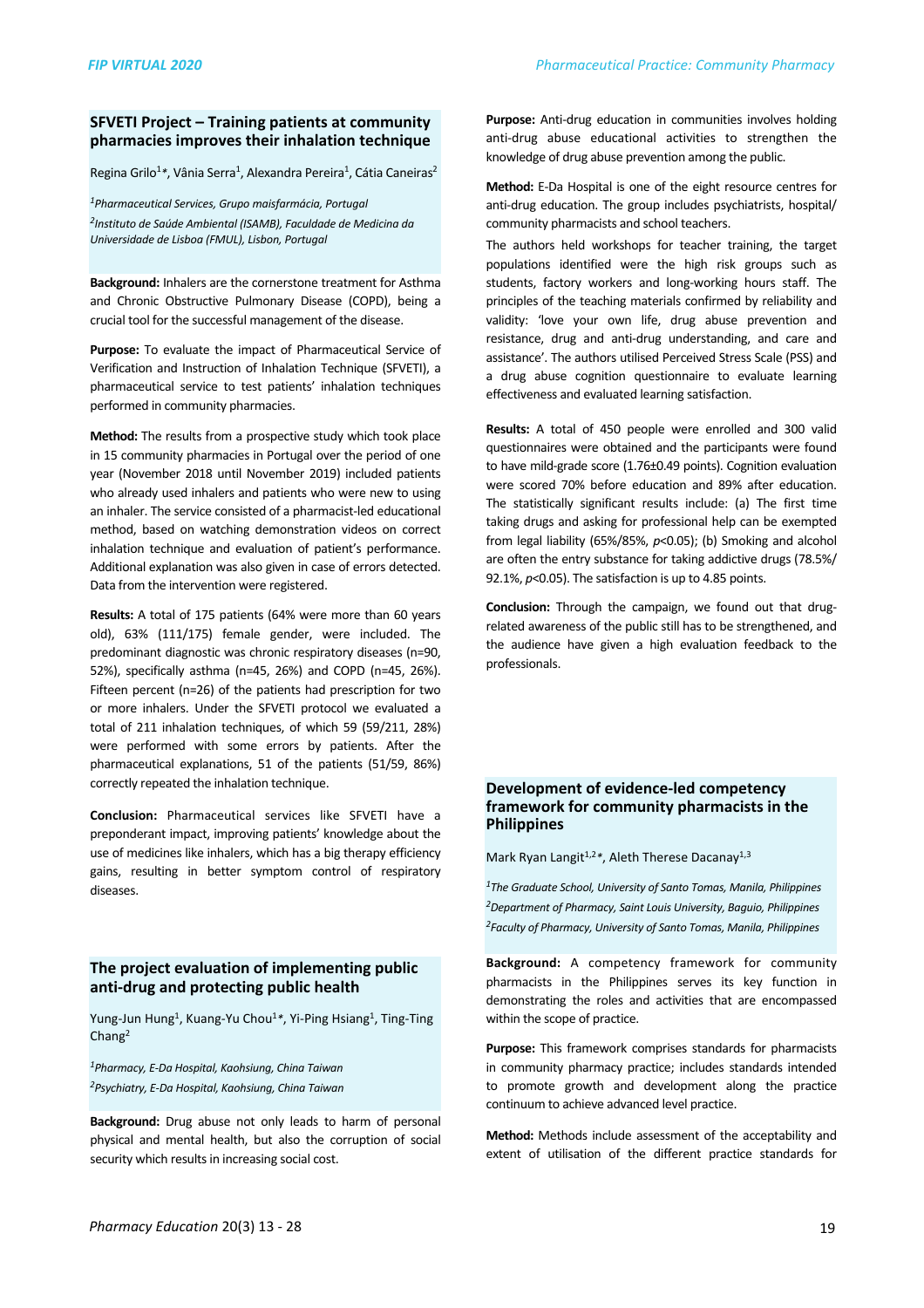pharmacists. Community pharmacists' views on continuing professional development (CPD) and activities that can promote career progression were also studied. Fourteen (14) study sites across the country were chosen with 30-40 community pharmacists at each site who participated in questionnaire completion, focus group discussion,s and attendance of a seminar-workshop.

**Results:** The community pharmacists are aware of the existence of copies of the national standards, but not all consult them on a regular basis. Around 60% of the respondents are 'mostly' performing the set competencies. Assessment of the Filipino pharmacists' views on CPD programmes and other career progression activities was done for relevance to each pharmacist's professional need. Seventy-two percent (72%) of the respondents stated that most programmes they attended were not tailored to their required competencies. Majority sought career progression in the community practice similar to other practice sites, through continuing education, online study, peer evaluation and specialisation programmes.

**Conclusion:** Community pharmacists in the country practice well with their general and specific competencies, and look for development where their active participation is involved.

#### *References*

Bruno, A. Bates, I., Brock, T., & Anderson, C. (2010). Towards a Global Competency Framework. American Journal of Pharmaceutical Education, **74**(3), 56. https://doi.org/10.5688/aj740356

James, D, Beaumont, S., Carter, S., & Davies, G. (2002). A Framework for Assessing the Continuous Professional Development Needs of Community Pharmacists. *Pharmacy Education*, 2(2), 63-68

Philippine Pharmacists Association. (2015). Philippine Practice Standards for Pharmacists. Available at: https://philippinepharmacists.org

#### **Medication safety talks at a veterans' home in southern Taiwan**

Yu-Ting Ma<sup>1</sup>\*, Yi-Fang Lu<sup>2</sup>, Ting-Wei Lan<sup>1</sup>

<sup>1</sup> Kaohsiung Veterans General Hospital Pingtung Branch, Pingtung, *China Taiwan*

*2Ren Xin Hospital, Tainan Home of Philanthropy, Tainan, China Taiwan*

**Background:** 'Veterans' Home' is a state-run home for aged or disabled retired soldiers. The authors regularly run health talks at the centre, including medication safety talks. Most retired veterans are in their senior ages and many of them suffer from a combination of chronic diseases and need a variety of medications. It is, therefore, important for them to have medication safety education.

Purpose: To let veterans and their caregivers have a correct concept of medication usage and are able to use medicines safely and correctly.

**Method:** The researchers annually deliver a medication safety talk at the Veterans' Home to promote five core skills (expression, check, understand, control, ask) that lead to medication safety. Before the talk, veterans and caregivers were tested for their understanding on medication safety. During the talk, prizes were given to encourage learning. After the talk, participants took a quick test to evaluate the learning outcomes. Throughout the talk, based on the test results and participants' reactions, researchers gave feedback immediately hoping to further their understanding on medication safety.

**Results:** Between 2016 and 2019, there were 211 valid questionnaires. The average scores of pre-talk tests were 70.0, 65.2, 71.0 and 90.0, after talk were 92.6, 85, 83.5 and 97.5 in each vear, respectively. Based on the *t*-test, they had a significant improvement after the talk  $(p$ -value 0.01). The research found that the concepts veterans need to have corrected are two core skills: 'understand' and 'ask'.

**Conclusion:** Recently veterans and their caregivers obtained better results before our talks, which means our medication safety talk is successful. The participants now comprehend that 'to see a doctor for illness, to see a pharmacist for medication usage'. 

## **Knowledge, attitudes and practices related to**  antibiotics among community and hospital **pharmacists in Sri Lanka**

Meenu Amarasinghe<sup>1</sup>, Ha Nguyen Viet<sup>2</sup>\*, Shukry Zawahir<sup>1,3</sup>

*1Faculty of Medicine, University of Ruhuna, Galle, Sri Lanka 2Woolcock Institute of Medical Research Vietnam, Viet Nam* <sup>3</sup> Central Clinical School, Faculty of Medicine and Health, The *University of Sydney, Sydney, Australia*

Background: Pharmacists' knowledge about and attitudes towards antibiotics (ABs) impact on appropriate AB supplies. Knowledge of this is, however, lacking in the Sri Lankan context.

**Purpose:** The authors aimed to evaluate the knowledge, attitudes and practices of AB use and antibiotic resistance (ABR) among community pharmacists (CPs) and hospital pharmacists (HPs) in Galle District, Sri Lanka.

**Method:** A cross-sectional study using a self-administered questionnaire was conducted among CPs and HPs in Galle to assess their knowledge about AB use and ABR causes, attitudes towards AB use, and dispensing practice. Data were analysed using descriptive and inferential statistics.

Results: Total 90% pharmacists (n=90/100) responded, comprising CPs (n=43) with efficiency qualifications and HPs with proficiency (n=45) or B.Pharm. (n=2) qualifications. The HPs' knowledge about consequences of inappropriate AB use which were ineffective treatment (100%) and ABR (100%) were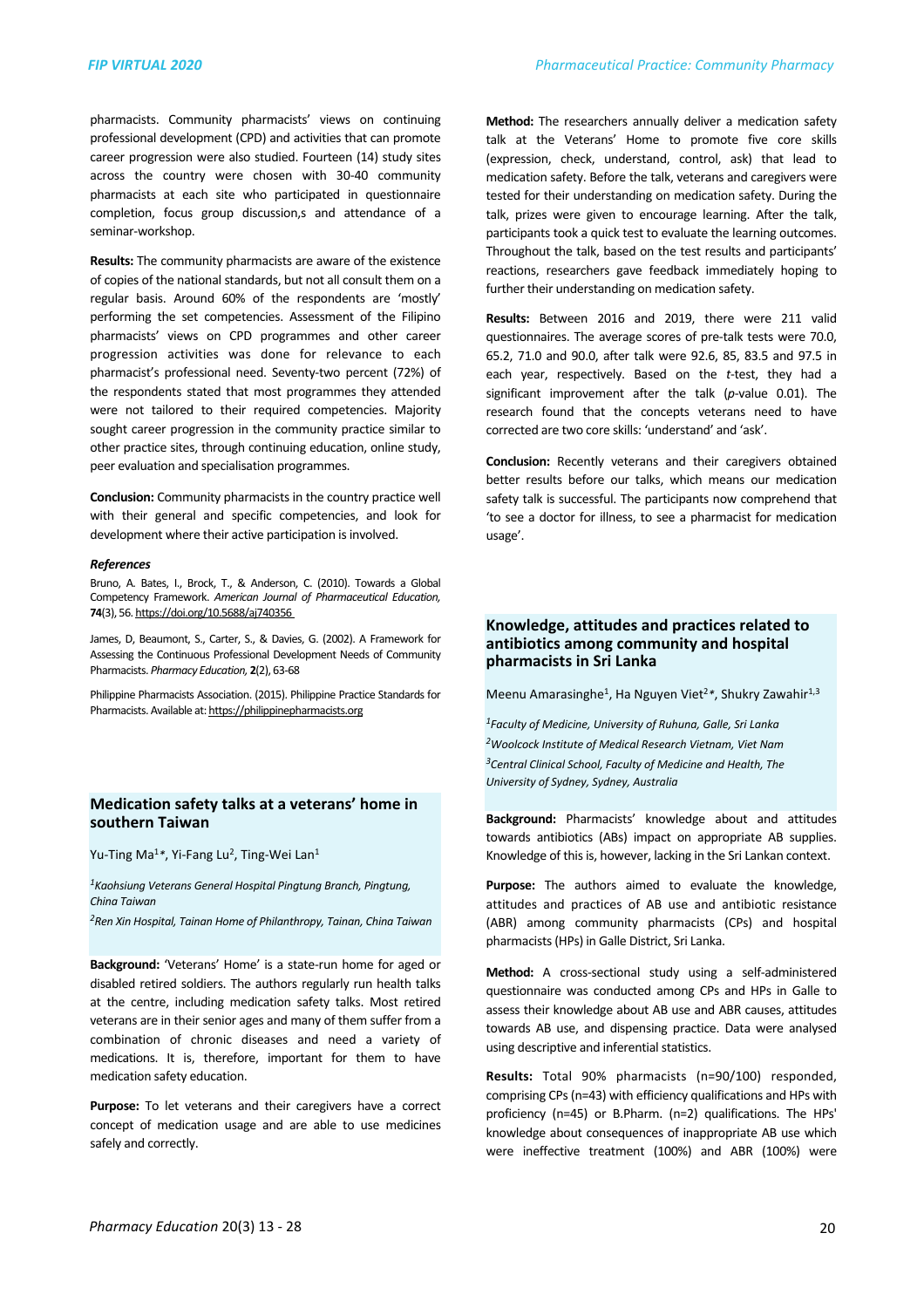significantly higher than CPs' (91% and 86%;  $p$ =0.048 and 0.010 respectively). The knowledge about ABR causes; for example, AB use for non-bacterial infections, was also significantly higher in HPs (92%) than CPs (74%), p=0.030. About 84% of respondents had positive responses on all attitude statements. Most of the participants (98%) denied non-prescription AB supply. Overall, greater knowledge about AB use increased the likelihood of higher knowledge about ABR (Adj. OR=3.94; 95%CI: 1.57-9.88;  $p=0.003$ ) and positive attitude towards AB use (Adj. OR=3.71; 95%CI: 1.54-8.92; p=0.003).

**Conclusion:** Extent of pharmacy qualification could impact pharmacists' knowledge about AB use and ABR. Improving pharmacists' knowledge about AB use may enhance their ABR knowledge and attitudes towards AB use.

### **Knowledge and consumption patterns of** paracetamol among school teachers in Sri Lanka

Ha Nguyen Viet<sup>1</sup>\*, Madavi Senadheera<sup>2</sup>, Mary Bushell<sup>2</sup>, Shukry Zawahir<sup>2,3</sup>

*1Woolcock Institute of Medical Research Vietnam, Viet Nam*

*2Faculty of Medicine, University of Ruhuna, Galle, Sri Lanka* <sup>3</sup> Central Clinical School, Faculty of Medicine and Health, The *University of Sydney, Sydney, Australia*

**Background:** Rational use of paracetamol (PCM), which is the most common over-the-counter drug, can avoid unnecessary health risks. Knowledge of this is, however, still lacking in the Sri Lankan context

**Purpose:** We aimed to evaluate the consumption pattern and knowledge regarding PCM among school teachers in Sri Lanka.

**Method:** This was a cross-sectional study involving 259 school teachers from three randomly selected government schools in Galle District, Sri Lanka. Data were collected using a validated questionnaire. The data were analysed using descriptive and inferential statistics using SPSS version 20.

**Results:** About 71% (185/259) of school teachers had taken PCM within the past three months. Most of the participants took PCM at the right dose (99%) and for headache (84%). Self-prescribing of PCM was more prominent (76%) among teachers due to the confidence in their knowledge (37%). PCM was obtained mainly from retail pharmacies (66%). Respondents showed low overall knowledge levels related to PCM (mean=5.35/10, SD=1.27). Only 23% of respondents could mention correctly at least one of PCM's side effects, and nearly half of the teachers (43%) were aware of severe liver damage among the most serious health problems. Teachers who studied subjects related to health sciences had significantly higher knowledge about PCM (mean=5.56) than those who did not (mean=5.22),  $(p=0.034)$ . Pharmacists' contributions to patient counselling on PCM's use (35%) and side effects (8%) were limited.

**Conclusion:** Lack of knowledge about PCM may contribute to inappropriate use of PCM among teachers. Pharmacists' contribution is lacking in educating patients related to PCM.

#### **Online community pharmacy practice: A cohort pilot survey in Lagos state, Nigeria**

Ifedola I. Olojo<sup>1</sup>\*, Abimbola Jimi-Adebakin<sup>2</sup>, Feyisara Ayeni<sup>2</sup>

*1Clinical Science Division, Nigerian Institute of Medical Research, Nigeria 2Community Practice, Advantage Health Africa, Lagos, Nigeria*

**Background:** In 2017, a global study projected that by 2020, online pharmacies' drug sales will exceed \$30 billion, signalling the future direction of community pharmacy practice. For growing economies in low-middle income countries, there is an increasing demand for online pharmacies due to several reasons, including heavy road traffic and busy schedules. There is currently no information on online pharmacy practice in Nigeria and this study will fill the gap.

**Purpose:** To study the influence of online community pharmacy practice in Nigeria.

**Method:** We conducted an online random questionnaire survey of members of the innovative 'my-medicine.com' platform. Bivariate analyses were carried out using Fisher's Exact Test to describe associations between socio-demographic characteristics and use of the platform, at significance of 95% and *p*-values <0.05.

**Results:** Twenty-seven (27) respondents completed the online survey. Majority 20 (74%) were females aged 26-50 years. Most (88%) admitted to partnering with my-medicine online platform solely for sales of their drugs. Most (19, 70%) admitted to having performed an assessment for drug interactions before online sale of drugs. Education  $(p=0.002)$  and age  $(p=0.000)$  showed a significant association with an increase of drug sales via online platform. Similarly, age  $(p=0.014)$  was the only sociodemographic characteristic with a significant association with the possibility of signing up with other reliable online pharmacy platforms.

**Conclusion:** The online purchase of goods and services is increasingly becoming popular in Nigeria. Policies to regulate this novel online community practice are needed to ensure the safety of consumers as well as distinguish the profession from regular drug sellers.

#### *References*

Jain V. H., Tadvi S. A., & Pawar S. P. (2017) A Review on the Pros and Cons of Online Pharmacies. *Journal of Applied Pharmaceutical Research*, **5**(1), 20–26

Vande Pol J.M., Geljion J.G., Belitser S.V., Fredrick G.W.J., Hovels A.M., & Bouvy M.L. (2018). Pharmacy in transition: A work sampling study of community pharmacists using smartphone technology. Available at: [www.elisevier.com/locate/rsap](http://www.elisevier.com/locate/rsap)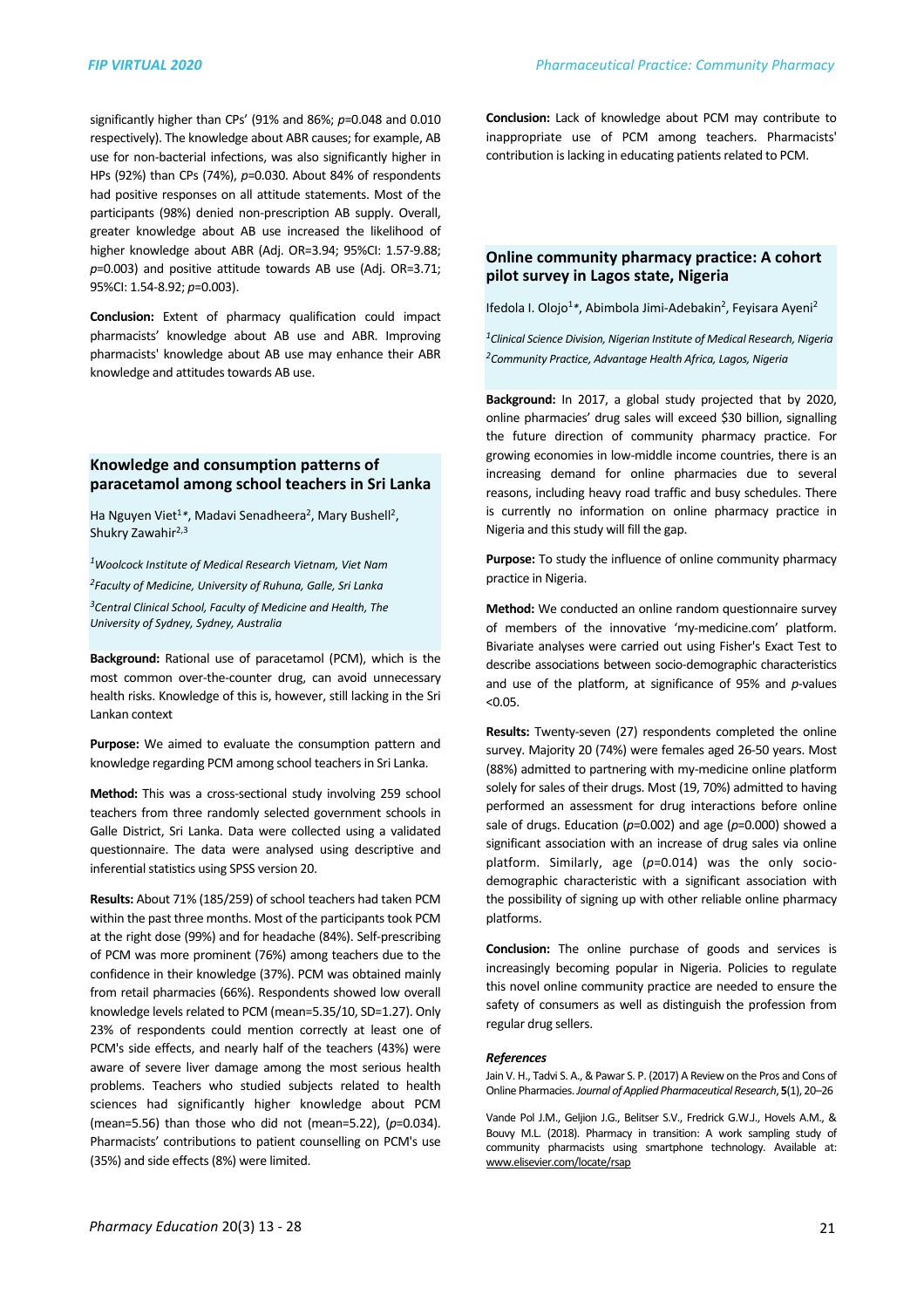# **Opportunities and barriers to implementing COVID-19 testing in community pharmacies**

Aska Patel*\**

*Consultant Pharmacist, Brampton, Canada*

**Background:** The World Health Organisation sent a clear message to the world, to 'test, test, and test' for early identification, isolation, and limiting the spread of coronavirus disease 2019 (COVID-19). Dismal testing rates have been the biggest barrier to understanding the spread of this disease. Community pharmacists and pharmacies provide an accessible and reliable avenue to increase testing rates.

**Purpose:** To identify opportunities and barriers to implementing COVID-19 testing in community pharmacies.

**Method:** Review of worldwide literature from 2019 and onwards was completed to review guidance documents and expert opinions on COVID-19 testing by community pharmacists.

**Results:** So far, only 32 states in the USA have provided community pharmacists with the independent ability to order and administer COVID-19 tests in community pharmacies. Opportunities are: fast and reliable access to testing: improved testing rate, data collection, and patient-pharmacists relationships; provide personalised follow-ups and new services; and leverage opportunity for future government collaboration. Barriers are: government buy-in, regulations and bylaw compliance, training, personal protective equipment, staffing needs, workflow optimisation, processes for collaboration with public health authorities, and pharmacists' willingness.

**Conclusion:** COVID-19 testing in community pharmacies can improve testing rates, and provide new avenues to collaborate on public health initiatives. There is a scarcity of evidence and literature around this topic and future work should explore success of testing in community pharmacies, and pharmacists and public perceptions of provision of such services in community pharmacy setting.

**Background:** In large-scale community transmission, such as severe acute respiratory syndrome of the COVID-19, monitoring geographic trends and estimating the transmission intensity is critical to support decisions on actions to be taken. Though major efforts are concentrated on testing the populations, the availability and timing of this data pose a clear limitation to realtime monitoring.

**Purpose:** This study proposes a retrospective analysis to develop a novel methodology to detect and monitor the COVID-19 epidemiological activity using a selected subset of over-thecounter (OTC) products sold in community pharmacies in Portugal. Previous studies have successfully demonstrated this approach to different epidemiological outbreaks as individuals tend to self-manage the symptoms.

**Method:** The subset of OTC products was selected considering therapeutic indication for symptoms of infection by SARS-CoV-2 and the trends observed for diagnosed cases in Portugal. The similarities between the trends of the subset of products and the daily new-suspected and new-confirmed cases of COVID-19, respectively, were assessed using lagged spearman correlation analysis.

The trend of the subset of products selected presented high and statistically significant correlations to new- suspected and newconfirmed cases lagging  $14-16$  days (correl.>0.82;  $p<0.001$ ). Highest correlation to both new- suspected and new-confirmed cases was found lagging 15 days (0.879 and 0.888, respectively; *p*<0.001).

**Conclusion:** The study supports the use of the methodology presented to anticipate the trends of COVID-19 outbreaks in Portugal, both locally and nationwide, considering representativity of the presence of community pharmacies to the distribution of populations.

#### *References*

Pivette, M., Mueller, J.E., Crepey, P., Bar-Hen, A. (2014). Drug sales data analysis for outbreak detection of infectious diseases: a systematic literature review. *BMC* infectious diseases, 14, 604. [https://doi.org/10.1186/](https://doi.org/10.1186/s12879-014-0604-2) [s12879-014-0604-2](https://doi.org/10.1186/s12879-014-0604-2)

## Can COVID-19 outbreak be anticipated by community pharmacy sales? A retrospective **analysis**

António Teixeira Rodrigues<sup>1</sup>\*, Rúben Duarte Pereira<sup>1</sup>, Nuno Rodrigues<sup>2</sup>, Zilda Mendes<sup>1</sup>, Sónia Queirós<sup>3</sup>

<sup>1</sup> Centre for Health Evaluation & Research (INFOSAÚDE-CEFAR), *Associação Nacional das Farmácias (ANF), Lisbon, Portugal* <sup>2</sup>Oeste Sul, Agrupamento de Centros de Saúde (ACES), Torres Vedras, *Portugal*

<sup>3</sup>Relações Institucionais, Associação Nacional das Farmácias (ANF), *Lisbon, Portugal*

### **Antimicrobial resistance: Perception and behaviour from a local perspective (Northwest Italy)**

Giulio Mario Visentin<sup>1</sup>, Irene Pignata<sup>1</sup>, Lorenzo Ravetto Enri<sup>1</sup>, Francesca Baratta<sup>1</sup>, Paola Brusa<sup>1,2</sup>

<sup>1</sup>Department of Drug Science and Technology, University of Turin, Italy <sup>2</sup> Order of Pharmacists of Turin, Turin, Italy

**Background:** Antibiotic resistance is a serious threat to public health that causes around 33,000 deaths in Europe annually. Moreover, it has consequences in economic terms; Italy will spend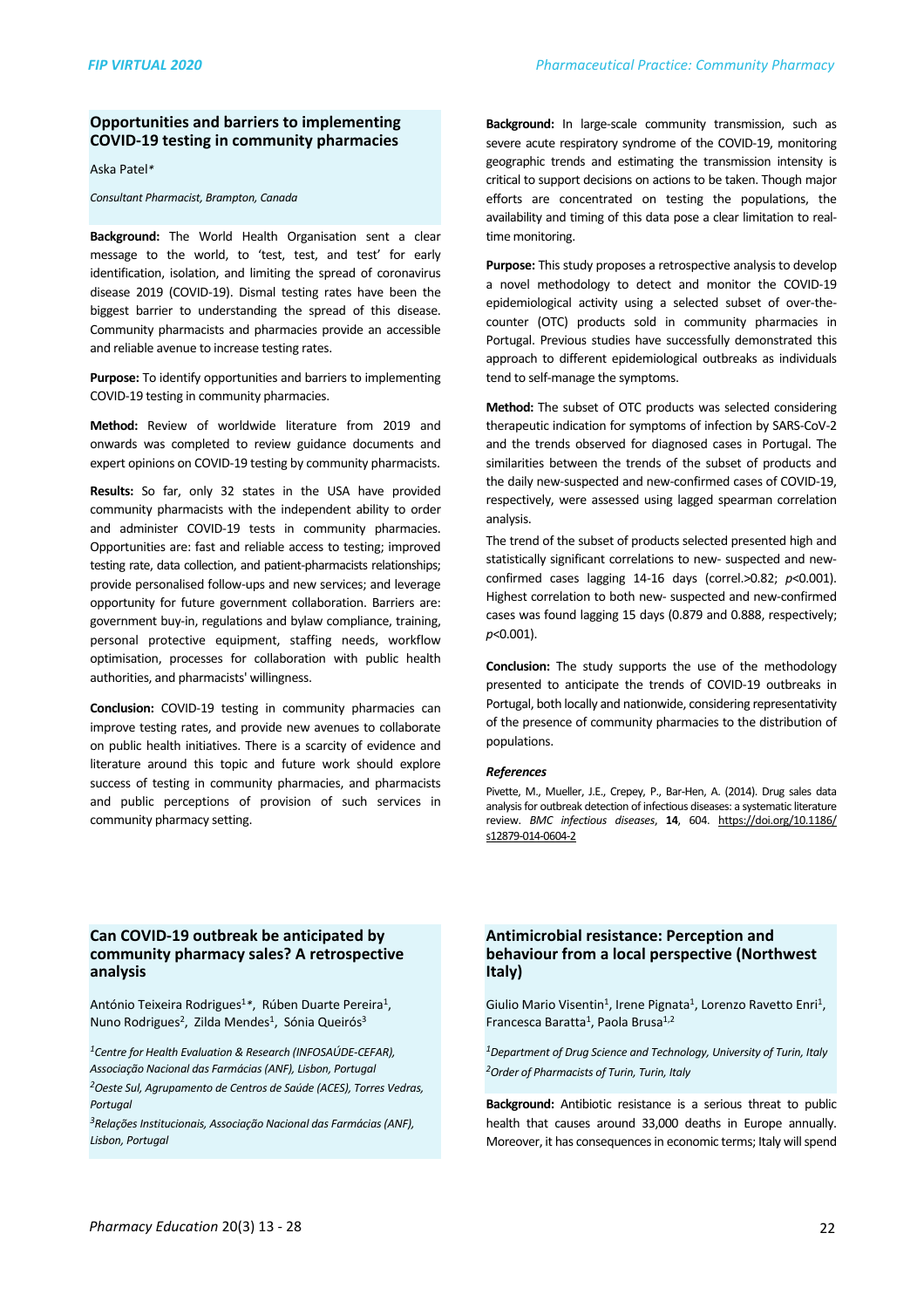€12 billion over the next 30 years to deal with these types of infections.

The mode and volume of antibiotics consumption may provide a plausible forecast for this issue in the future.

**Purpose:** To investigate the consumption of antibiotics and knowledge of antibiotic resistance from a local perspective.

**Method:** Data were collected by means of a questionnaire that was originally used by the World Health Organisation (WHO) and appropriately modified. The survey was carried out in two ways:

- questionnaires were self-administered by 327 students on degree courses at the University of Turin
- questionnaires were administered by a trained interviewer to 240 pharmacy customers in two different urban areas.

**Results:** On average, 20% of the University population admit to taking antibiotics without a prescription; a value that increases to 27% among the customers interviewed. About 15%, in both populations, admit to sometimes interrupting treatment when they feel better. Moreover, 62% of students provide the correct definition of antibiotic resistance, while only 39% of customers showed that they are aware of the phenomenon.

**Conclusion:** Healthcare students have greater knowledge of antibiotics and antibiotic resistance, as expected. Too many people stop antibiotic therapy prematurely. The phenomenon of antibiotic resistance is best known among young people, but is still a highly neglected issue. Greater control by healthcare professionals can stem the problem, and pharmacies may be a strategic place for the education of the population.

#### *References*

European Centre for Disease Prevention and Control (2019). Surveillance of antimicrobial resistance in Europe 2018. Stockholm: ECDC. Available at: [https://www.ecdc.europa.eu/en/publications-data/surveillance-anti](https://www.ecdc.europa.eu/en/publications-data/surveillance-antimicrobial-resistance-europe-2018)  [microbial-resistance-europe-2018](https://www.ecdc.europa.eu/en/publications-data/surveillance-antimicrobial-resistance-europe-2018)

Pantosti, A. (2018). Antibiotico Resistenza. Mantenere gli antibiotici efficaci è un dovere di tutti. Istituto Superiore di Sanità.

WHO [World Health Organisation]. (2016). Antibiotic resistance: Multicountry awareness survey. Available at: [http://apps.who.int/iris/bitstream/](http://apps.who.int/iris/bitstream/10665/194460/1/9789241509817_eng.pdf?ua=1) 10665/194460/1/9789 241509817\_eng.pdf?ua=1

#### **Disease prevention in community pharmacies: What, when, who, why, where and how**

Irene Pignata<sup>1</sup>\*, Lorenzo Ravetto Enri<sup>1</sup>, Francesca Baratta<sup>1</sup>, Massimo Mana<sup>2</sup>, Paola Brusa<sup>1</sup>

<sup>1</sup>Department of Drug Science and Technology, University of Turin, Italy *2Federfarma Piemonte, Turin, Italy*

**Background:** According to the World Health Organisation (WHO), disease prevention concerns the measures sanctioned to counteract the development, progress and consequences of disease. This is an essential topic nowadays, both with regards to non-communicable diseases, which kill 41 million people each year, and infectious diseases, some of which have recently shocked world healthcare. Community pharmacies are excellently placed to carry out a number of disease-prevention actions thanks to their widespread presence across territories and the everyday relationship that have with hundreds of people.

**Purpose:** To investigate what type of prevention activities are performed in community pharmacies worldwide, how they are carried out, and their effectiveness.

**Method:** Comprehensive literature searches using the terms 'community pharmacy' and 'disease prevention' in online databases.

**Results:** More than 2,000 articles were found, and the most frequently implemented services seem to be:

- Primary prevention: actions linked to cardiovascular-disease prevention, diabetes prevention, smoking cessation, alcohol reduction, weight management, the administration of vaccines
- Secondary prevention: actions linked to screening for HIV, colorectal cancer, HPV, osteoporosis
- Tertiary prevention: actions linked to the management of COPD, diabetes, hypertension

**Conclusion:** Prevention interventions carried out in community pharmacies are a reality in many countries. Some studies have reported that these activities are effective for the health of the population and can help to reduce costs to National Health Services. However, these services are frequently not integrated with other health-system interventions and are, incorrectly, often not remunerated.

#### *References*

WHO [World Health Organisation]. (1984). Glossary of terms used in the "Health for All" series, no. 1-8. Available at: https://apps.who.int/iris/handle/ [10665/39565](https://apps.who.int/iris/handle/10665/39565)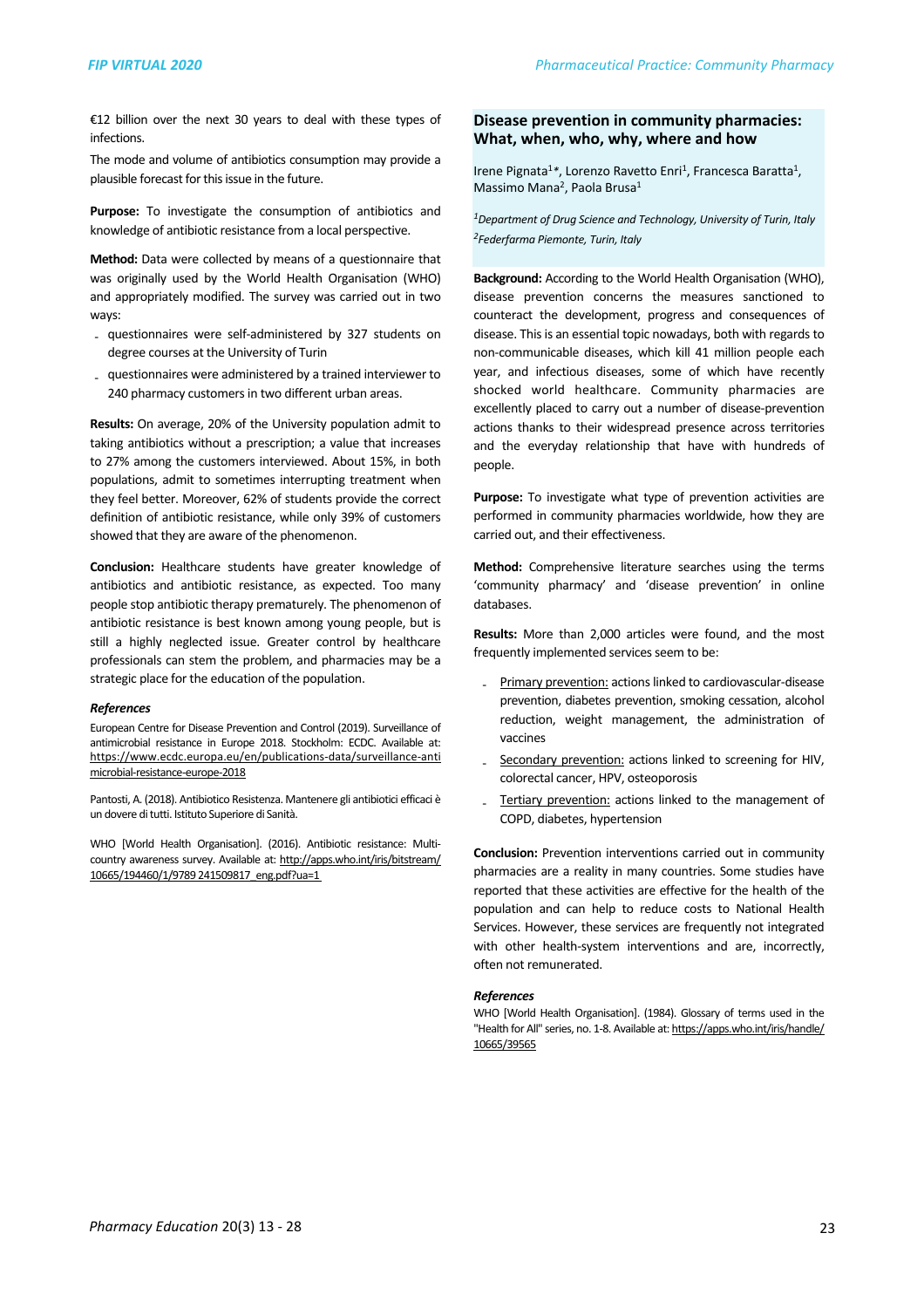#### **Community pharmacists promoting the correct** use of medicine in elderly people: The results of **a survey**

Anna Pitarch<sup>1</sup>\*, Núria Escoda<sup>1</sup>, Pilar Rius<sup>2</sup>, Sílvia Cabarrocas<sup>3</sup>, Teresa Hernandez<sup>4</sup>, Montse Celis<sup>4</sup>, Ingrid Fortuny<sup>5</sup>, Marta Olle<sup>6</sup>, Maria Estrada<sup>6</sup>, Pilar Gascón<sup>7</sup>, Pilar López<sup>1</sup>

*1Divisió de prestacions farmacèutiques, Servei Català de la Salut, Spain* <sup>2</sup> Secretaria tècnica, Consell de Col·legis de Farmacèutics, Barcelona, *Spain*

<sup>3</sup>Col·legi de farmacèutics de Girona, Col·legi de farmacèutics de Girona, *Girona, Spain*

<sup>4</sup>Col·legi de farmacèutics de Lleida, Col·legi de farmacèutics de Lleida, *Lleida, Spain*

<sup>5</sup>Col·legi de farmacèutics de Tarragona, Col·legi de farmacèutics de *Tarragona, Tarragona, Spain*

<sup>6</sup>Col·legi de farmacèutics de Barcelona, Col·legi de farmacèutics de *Barcelona, Spain*

<sup>7</sup> Consell de Col·legis de farmacèutics de Catalunya, Consell de Col·legis *de Farmacèutics, Barcelona, Spain*

**Background:** The Health Education Programme on the Correct Use of Medicines for Elderly people (PESGG) is an initiative consisting of talks given by community pharmacists in Catalonia with the aim of increasing awareness and improving the skills and knowledge about their medicine's management among the elderly people.

**Purpose:** To evaluate the quality of the programme and the attendant's satisfaction and its effectiveness related to their use of medicines.

**Method:** This study employed descriptive qualitative design. A sample was selected based on a total of 378 participants. Participants were contacted through phone calls. A total of 19 questions were set during the survey. Most of the questions were multiple choice type. Results were compared to the results obtained with the same survey pursued in 2016.

**Results:** The results showed that quality of the sessions and satisfaction of the attendants were very positive. Pharmacists are promoting the sessions better, as the participation during the sessions in 2019 compared to 2016's results was much greater. In the question on whether attendants had changed any habits related to the use of medicine after attending the session, results both in 2019 and 2016's showed that people up to 64 years old and people with worst health self-perception are the groups on which this programme could have more impact.

**Conclusion:** PESGG has a very good opinion and high satisfaction among the attendants. The authors conclude that this programme seems to be more effective in people up to 64 years old rather than very old people and people with worst health self-perception. For the upcoming programmes it has been suggested to target further younger people.

# **Generic medicines in Italy: Perception among** pharmacy customers, pharmacists and pharmacy **students**

Alice Grifalconi, Lorenzo Ravetto Enri<sup>\*</sup>, Irene Pignata, Paola Brusa

Department of Drug Science and Technology, University of Turin, Turin, *Italy*

**Background:** While people in other countries are increasingly choosing generic medicines, Italy still lags behind in their consumption despite the positive increase seen in the last few years.

**Purpose:** This work intends to examine the reason for the limited diffusion of generics in Italy and to investigate the population's perception of them.

**Method:** A survey was carried out in the northwest of Piedmont by administering face-to-face interviews.

**Results:** Four hundred (400) customers were interviewed in four pharmacies, as were 56 pharmacy students and lastly 61 pharmacists. The data revealed that a significant number of people have a negative perception of generics; customers are the most suspicious  $(46%)$  about the quality of generics, compared to pharmacists (15%) and students (0%). Forty-six percent (46%) of customers think that generics and originators have different probabilities of causing adverse drug reaction (ADR), while this is 12% for pharmacists and 13% for students. Forty-six percent (46%) of customers doubt the effectiveness of generics, as do 8% of pharmacists and none of the students. Finally, 43% of customers are not prone to generic substitution.

**Conclusion:** Despite promotional campaigns for the diffusion of generics, attitudes of mistrust persist both in the general population and in health professionals. It is fundamental that investment in constant training for pharmacists is maintained as they are the healthcare professionals that most frequently come into contact with the population and, through proper counselling, have the greatest opportunity to overcome this mistrust. It is important to underline that each pharmacist makes the difference in this matter thanks to their direct relationship with the patient.

#### *References*

Cartabellotta, A., & Iacono, C. (2016). Il sotto-utilizzo dei farmaci equivalenti in Italia. *Evidence*, 8(10). https://doi.org/10.4470/E1000153

Elaborazione Centro Studi Assogenerici. (2019). Il mercato italiano dei farmaci generici: dati gennaio-giugno. Available at: [http://](http://www.assogenerici.it/it/studi-ed-analisi/generici-equivalenti-in-italia/il-mercato-italiano-dei-farmaci-generici-dati-gennaio-giugno-2019.html) [www.assogenerici.it/it/studi-ed-analisi/generici-equivalenti-in-italia/il](http://www.assogenerici.it/it/studi-ed-analisi/generici-equivalenti-in-italia/il-mercato-italiano-dei-farmaci-generici-dati-gennaio-giugno-2019.html)[mercato-italiano-dei-farmaci-generici-dati-gennaio-giugno-2019.html](http://www.assogenerici.it/it/studi-ed-analisi/generici-equivalenti-in-italia/il-mercato-italiano-dei-farmaci-generici-dati-gennaio-giugno-2019.html)

M. Casula, E., & Tragni. (2013). La farmaco utilizzazione dei farmaci equivalenti. *Giornale Italiano di Farmacoeconomia e Farmacoutilizzazione*. **1**(5), 5-14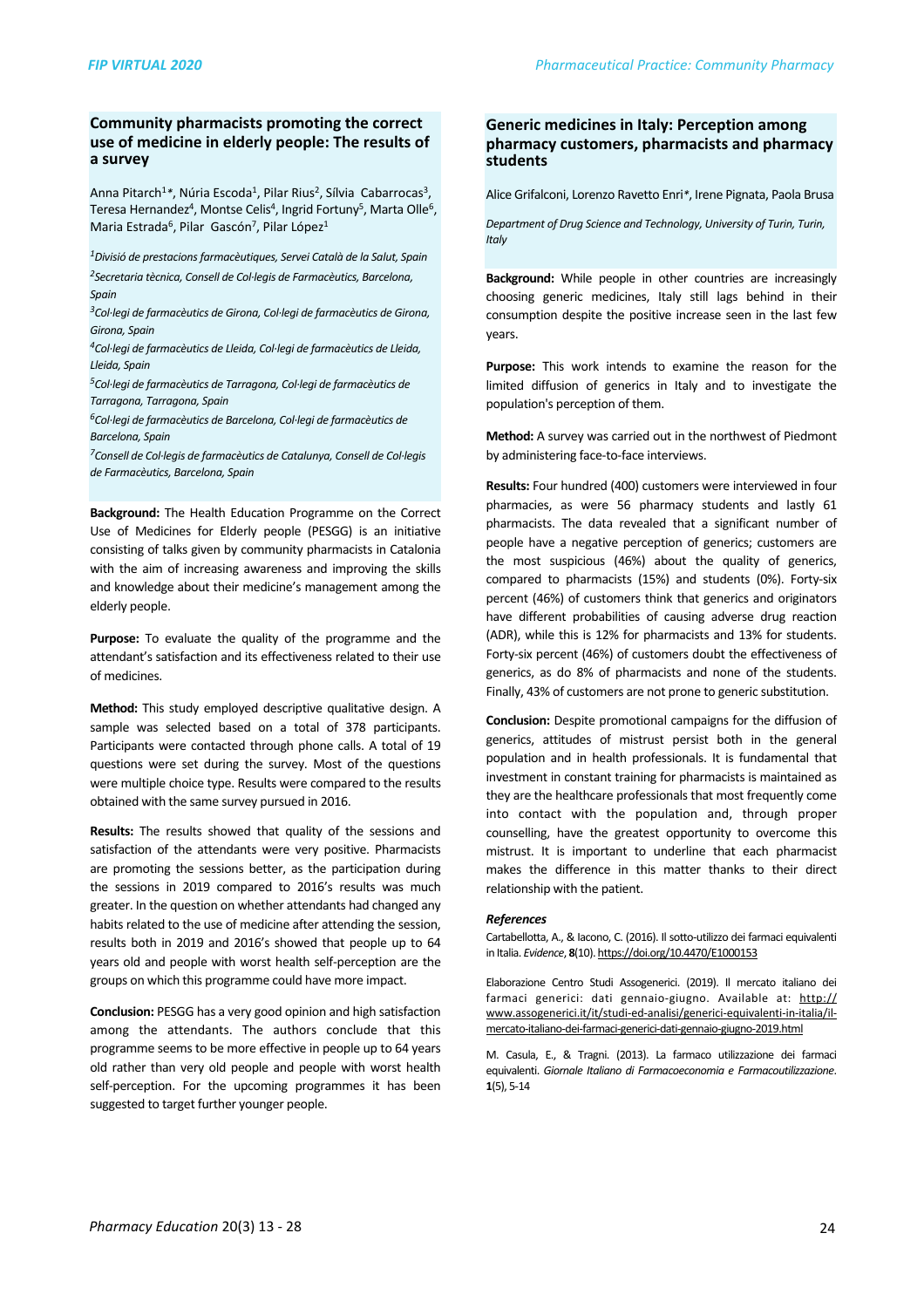#### **Smoking prevention and tobacco control - the role of community pharmacists**

Chiara Valz Gris, Lorenzo Ravetto Enri<sup>\*</sup>, Irene Pignata, Paola Brusa

*Department of Drug Science and Technology, University of Turin, Turin, Italy*

**Background:** Tobacco use is still the principle preventable cause of morbidity and mortality worldwide. Smoking is responsible for the outbreak of many diseases and for about eight million deaths per year and is thus responsible for high healthcare costs. It is therefore crucial to facilitate smokers' access to smokingcessation programmes.

Purpose: To evaluate the possible role of Italian community pharmacists in smoking prevention and cessation.

**Method:** The research was based on two questionnaires that targeted pharmacy customers and pharmacists. The survey was led by trained interviewers between October and December 2018, in 108 pharmacies in Piedmont (Italy).

**Results:** The results collected from the 431 clients interviewed identified that 35% were smokers; 65% of smokers have tried to stop smoking at least once, and 63% of these did so for health reasons. It is very worrying that just 12% indicated that health professionals were the main source of information for smokingrelated damage. Among the 108 pharmacists interviewed, just 36% and 16% were aware of the rates of smokers in Italy and of tobacco-related diseases, respectively. Nevertheless, 76% thought that training on the topic would be useful and 92% sought to be involved in a smoking- cessation programme.

**Conclusion:** This data stresses the necessity to reinforce the role of healthcare professionals in handling nicotine addiction. Thanks to the data gathered, a 5As (Ask, Advice, Assess, Assist, Arrange) Protocol for pharmacists has been developed. In this way, Italian community pharmacies may become a crucial point for tobacco control. Future studies on the application and evaluation of Protocol efficacy will be needed.

#### *References*

Hecht, S.S. (2006). Cigarette smoking: cancer risks, carcinogens and mechanisms. Langenbeck's Archives of Surgery, 391, 603-613

Ministero della Salute. (2017). Direzione Generale della Prevenzione Sanitaria, Ufficio 8. Prevenzione e controllo del tabagismo

Ministero della Salute. (2018). Direzione Generale della Prevenzione Sanitaria, Danni derivati dall'uso del tabacco

Sethi, J.M., & Rochester, C.L. (2000). Smoking and Chronic Obstructive Pulmonary Disease. *Clinics in Chest Medicine*, **21**, 67–86

WHO [World Health Organization]. (2017). Report on the Global Tobacco Epidemic. Available at: [https://apps.who.int/iris/bitstream/handle/](https://apps.who.int/iris/bitstream/handle/10665/255874/9789241512824-eng.pdf?sequence=1) [10665/255874/9789241512824-eng.pdf?sequence=1](https://apps.who.int/iris/bitstream/handle/10665/255874/9789241512824-eng.pdf?sequence=1)

## Danish pharmacy customers' beliefs about **medication**

Hassan Salmasi<sup>1</sup>, Bjarke Abrahamsen<sup>2</sup>, Marianne Bjørn-Christensen<sup>1</sup>, Tina Rose Druskeit Olsen<sup>1</sup>\*, Rikke Nørgaard Hansen<sup>2</sup>, Charlotte Verner Rossing<sup>2</sup>

<sup>1</sup>The Danish College of Pharmacy Technicians, Denmark *2Research and Development, Pharmakon, Hillerød, Denmark*

**Background:** Patients' perspectives on using medication affects the degree of their adherence to the medication. The counselling of patients in healthcare should take patients' perspective into consideration to secure the safe and effective use of medicines. In Danish community pharmacies, pharmacy technicians are the primary group counselling the patient. During their education they are taught about patient perspectives.

**Purpose:** The purpose of the study was to investigate patient perspectives, by pharmacy technician students.

**Method:** Pharmacy technician students each recruited 4 patients. Recruited patients had to take medication for a chronic disease and these patients completed the Beliefs about Medication Questionnaire (BMQ).

**Results:** For customers' general view on medication, an average for general-overuse and general-harm was calculated. In total 304 community pharmacy customers completed the BMQ. The analysis showed averages of 11.6 for overuse and 10.1 for harm (scale 4-20) indicating that neither worry about overuse or harm is a major worry. Also, the analysis showed averages of 13.9 for specific concerns and 19.8 for specific necessity (scale 5-25) indicating that patients find the use of medication necessary. This is further supported by a positive score of  $5.92$  for the necessity-concern score.

**Conclusion:** The analysis shows that community pharmacy customers in general consider medication necessary and are less concerned about overuse and harm. Patients' perspective on use of medication must be addressed by pharmacy staff in counselling to optimise patients' efficient and safe use of medication.

Pharmacy technician students are valid data collectors, and the data are qualifying the understanding of patient perspective among the students.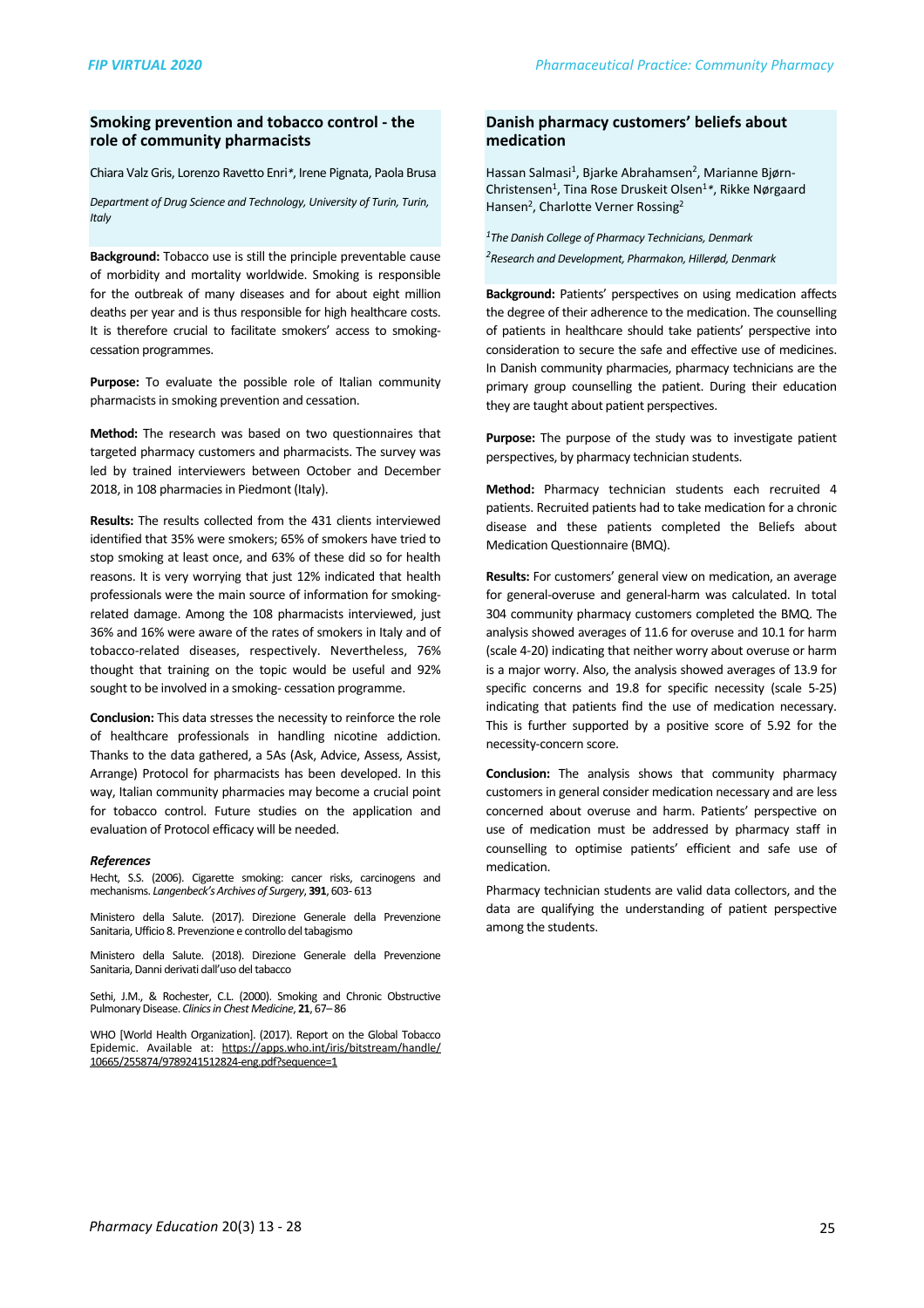# **Using real-life data to strengthen the education of pharmacy technician students**

Hassan Salmasi<sup>1</sup>, Bjarke Abrahamsen<sup>2</sup>, Marianne Bjørn-Christensen<sup>1</sup>\*, Tina Rose Druskeit Olsen<sup>1</sup>, Rikke Nørgaard Hansen<sup>2</sup>, Charlotte Verner Rossing<sup>2</sup>

<sup>1</sup>The Danish College of Pharmacy Technicians, Denmark *2Research and Development, Pharmakon, Hillerød, Denmark*

**Background:** Pharmacy technicians are the main professional group in community pharmacies in Denmark. Their primary task is counselling patients on safe and effective use of medication. The pharmacy technician programme is a three-year education programme, which consists of interaction between theory at the college and practice at the tutoring pharmacy. In the programme, the students have the elective course 'Clinical Pharmacy in Community Pharmacy', which targets students who wish to work in-depth with patient communication.

**Purpose:** The purpose was to demonstrate, how pharmacy technician students can expand their perspectives on patient safety by using real-life, student-gathered patient data.

**Method:** Students were introduced to using a questionnaire, register data in a web-based survey tool and asked to recruit six patients each during their pharmacy placement.

**Results:** The results from the analyses was introduced to the students through a plenary session. In groups, students worked with the results and discussed how to use their new knowledge to generate questions, to identify patients' perspectives on their use of medication. In a final plenary session, the groups presented their work and received feedback from teachers and other students.

**Conclusion:** In conclusion, involving pharmacy technician students in data collection has strengthened the students' awareness of their responsibility to ensure patient safety. Students collected data that can be used for teaching as well as research and, when discussing the data, demonstrated an advanced level of understanding of how optimal counselling can uncover and accommodate patients' concerns and beliefs about the necessity of using medication.

# **Innovative regulatory framework in community pharmacy**

Marina Langaro, Anthony Serracino-Inglott*\**

Department of Pharmacy, Faculty of Medicine and Surgery, University of *Malta, Malta Medicines Authority, Malta*

**Background:** The evolution of regulatory sciences introduced the need for a patient-centred regulatory framework.

Purpose: To establish a regulatory self-audit (RSA) model in community pharmacy aiming at satisfying regulatory requirements while meeting patient needs.

**Method:** The methodology included:

- 1. Design of a Pharmacist Competencies Self-Assessment (PCSA)
- 2. Regulatory risk-based assessment
- 3. RSA, regulatory audit (RA), PCSA implementation in 61 community pharmacies.

**Results:** The PCSA was designed to evaluate professional strengths, interests, goals and opportunities for improvement (OFI). RSA and RA compliance were measured as a percentage of criteria accomplished (N=76). The number of minor (n=19), major ( $n=34$ ) and critical ( $n=23$ ) findings defined pharmacies high  $(1 \text{ minor or above } 5 \text{ major})$ , medium  $(1-5 \text{ major})$  and lowrisk (only minor) categories. In the RSA, pharmacies declared higher compliance (94.7%±4.65) and were classified in lower riskcategory (high-risk pharmacies=16) than in RAs (82.7%±8.14; high-risk pharmacies=46). The pharmacists managing the 61 pharmacies (56 were female, aged between 25-73 years, mean age 43 years) showed a difference between age groups. Pharmacists below-30 and over-60 years-old gave a lower RSApharmacy-risk compared to intermediate age-categories (*p*value=0.041). In the PCSA, pharmacists reported understanding patient needs (57.4%) and patient-orientation (49.2%)) as the two highest strengths. Personalised healthcare (44.3%) was identified as the major area of interest, service optimisation (49.5%) as the main goal and continuous education (63.9%) as an opportunity for improvement.

**Conclusion:** A regulatory self-audit showed significant differences from the established inspection audit.

# **Empathic communication as a pharmaceutical** tool to involve customers in their treatment

Kerly Servilieri<sup>1</sup>, Janithika Jeyabalan<sup>1</sup>\*, Tharuka Suveswaran<sup>2</sup>, Janarthana Jeyabalan<sup>2</sup>, Elza Sartorelli<sup>3</sup>

*1Brædstrup Pharmacy, Brædstrup, Denmark* <sup>2</sup>Department of Pharmacy, Copenhagen University, Copenhagen, *Denmark*

*3Centro Universitário São Camilo, Sao Paulo, Brazil*

**Background:** Brædstrup Pharmacy has a focus on pharmaceutical conversations with customers, 'The New Medicine Service' (NMS). NMS is purposed to increase the customer's knowledge of their medicine, provide important safety and remove concerns about the treatment and medication.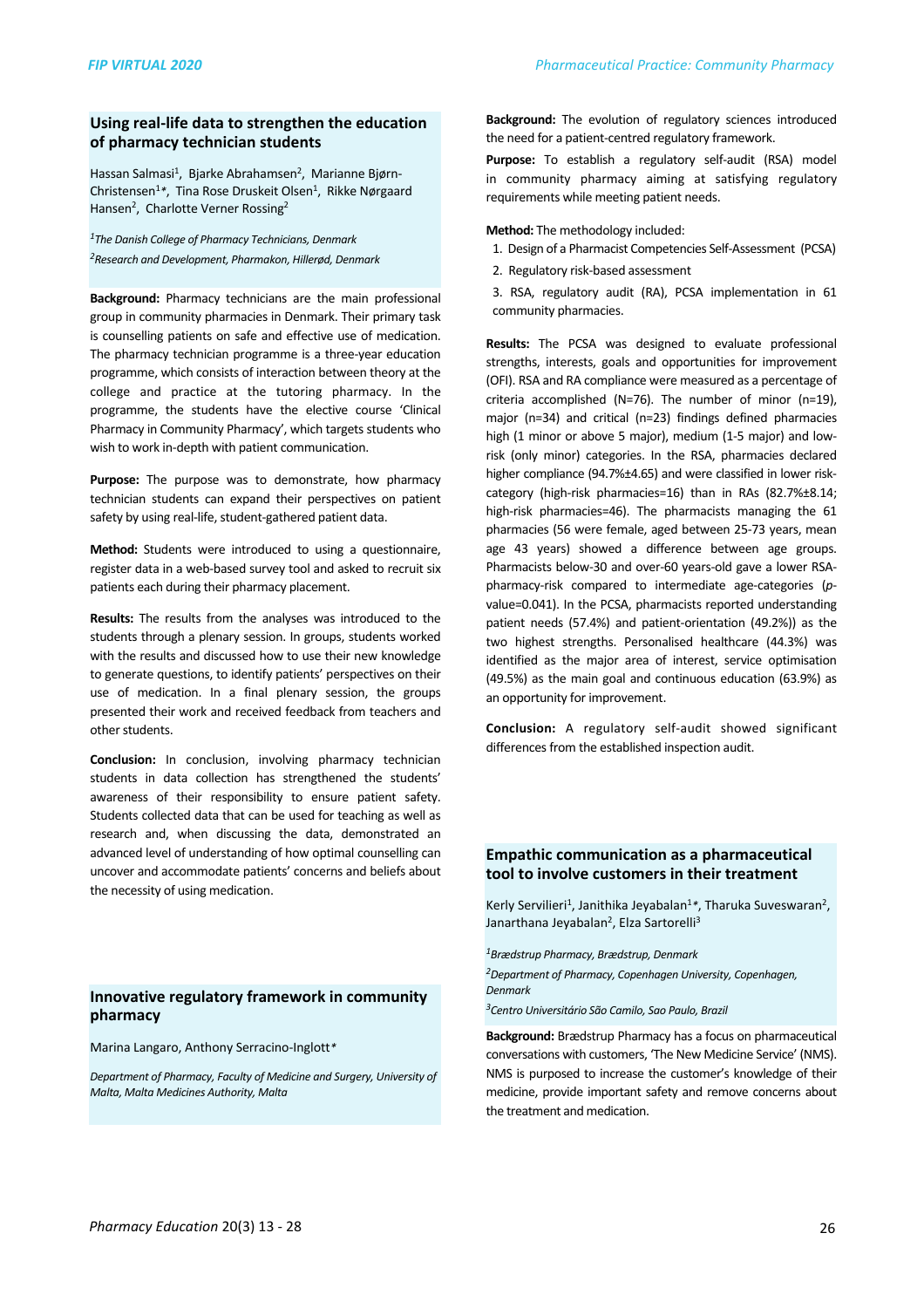Purpose: Focus on using an empathic communication method to better the outcome of NMS, specifically with regards to the customer's understanding of the purpose of NMS, thus bettering compliance and the overall experience.

Method: Two pharmaceutical students observed the conversations and afterwards interviewed costumers about their experience with NMS. The focus was the customers response and their understanding of the purpose of NMS and the interaction with the pharmacist.

The conversations were recorded, and a professional coach, in empathic communication, evaluated the body language of the pharmacists during the conversations.

**Results:** The coach observed empathy and charisma in the conversations, both customers and pharmacists had enough time to listen and ask questions. Eye contact, smile and giving and getting customer attention, was rated as the strongest sign of an empathic communication.

Overall customers were very satisfied. Some of them were not clear about the purpose of NMS; but had a clearer understanding after the conversation. Some were courteous and obliging, and some were reserved because of concerns about privacy.

**Conclusion:** Using empathic communication improves the outcome of NMS, especially for customers who are reluctant to talk to the pharmacists. The aspiration is to use empathic communication throughout the pharmacy, thus increasing the chance of involving the customers in their treatment.

## **In-pharmacy administration of Streptococcus**  pyogenes point-of-care testing: Data from New **Zealand and Portugal**

Adrian Shephard<sup>1</sup>\*, Joy Fung<sup>2</sup>, Rita Cordeiro Pires<sup>3</sup>

*1Reckitt Benckiser Healthcare Ltd., Slough, United Kingdom*

*2RB New Zealand, Auckland, New Zealand*

*3RB Portugal, Lisbon, Portugal*

**Background:** Sore throat is a common, predominantly viral condition and patients often receive inappropriate antibiotics due to a variety of factors, including diagnostic uncertainty. Such inappropriate usage contributes to antibiotic resistance.

**Purpose:** This small-scale study evaluated the administration of point-of-care diagnostic swab tests for beta *Streptococcus* pyogenes Group A (Strep A) infection in the primary care setting in New Zealand and Portugal as a potential mechanism to reduce diagnostic uncertainty and patient demand for inappropriate antibiotics.

Method: During the 2018-2019 winter season, sore throat patients visiting participating pharmacies were offered locally available throat swab tests undertaken by trained pharmacy staff. Following pre-screening, those deemed at high risk were directed to their physician. Test results and patient satisfaction data were gathered by pharmacy staff.

**Results:** New Zealand: Data capture proved resource intensive for staff and so results were not available for every test administered. Where a result was recorded (n=400), 4.3% were positive for Strep A. Portugal: Although a lower number of tests were administered  $(n=51)$ , 17.6% were positive for Strep A. Patient and pharmacist satisfaction with the service were high in both countries. The majority of patients did not need a referral to their physician for antibiotics and were recommended symptomatic relief.

**Conclusion:** The provision of point-of-care diagnostics for sore throats in the pharmacy can address patients' need for knowing the cause of their sore throat, reduce pressure on physicians to prescribe inappropriate antibiotics, and facilitate the provision of symptomatic relief as first-line treatment.

## 'Loures Tem+ Saúde' - The role of community pharmacies in local health policies and social **cooperation**

Duarte Santos<sup>1</sup>\*, Cátia Sousa Marques<sup>1</sup>, Teresa Torres<sup>1</sup>, Pedro Quintas<sup>1</sup>, Cristina Adão<sup>1</sup>, José Pedro Carvalho<sup>1</sup>, Joana Viveiro<sup>2</sup>, Inês Miranda<sup>2</sup>, João Pinto<sup>1</sup>

*1National Association of Pharmacies (ANF), Portugal 2INFOSAÚDE, Lisboa, Portugal*

**Background:** Demographic and social indicators show that Portugal has an ageing population, with a low fertility rate, new health problems and chronic diseases are an increasing challenge to the National Health System. In this context, health systems need to adapt to the new needs of people with proximity, humanisation of services and considering patients as the centres of the system.

Purpose: To allow a better access to health and reduce inequalities, in the Municipality of Loures, near Lisbon, since May 2018, community pharmacies are implementing the 'Loures Tem+ Saúde' (More Health for Loures) project.

**Method:** This is a collaborative project that establishes a strategy of articulation with the Municipality, public health centres and other local entities to improve the quality of life and health of all citizens, through the pharmacy network.

**Results:** With this project, all local entities, together, seek to serve their patients in a more inclusive way that is more adapted